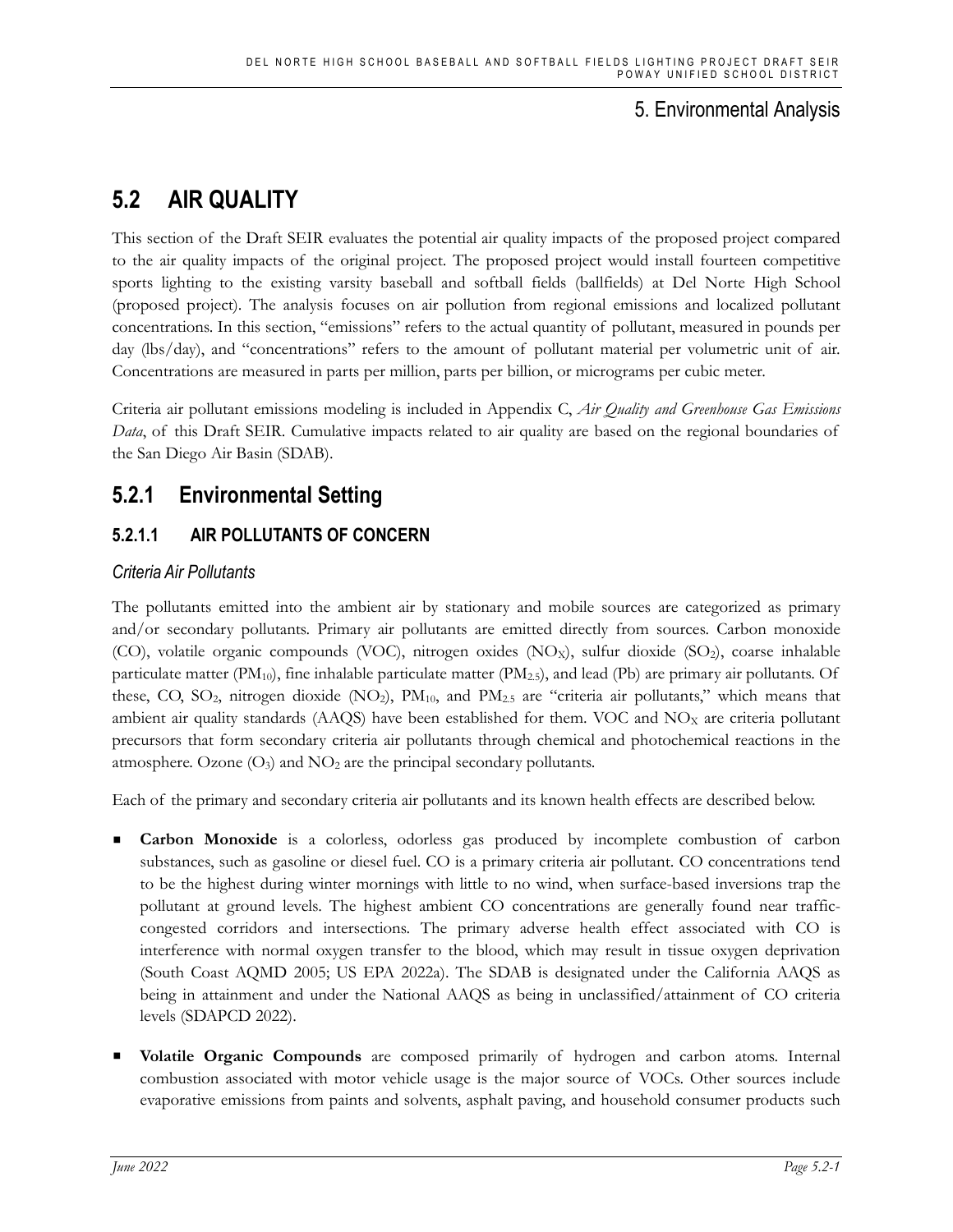as aerosols (South Coast AQMD 2005). There are no AAQS for VOCs. However, because they contribute to the formation of  $O<sub>3</sub>$ , the County of San Diego uses the South Coast AQMD threshold of 75 pounds per day as its significance threshold (San Diego 2007). The health effects for ozone are described later in this section.

- **Nitrogen Oxides** are a byproduct of fuel combustion and contribute to the formation of O3, PM10, and  $PM_{2.5}$ . The two major forms of NO<sub>X</sub> are nitric oxide (NO) and NO<sub>2</sub>. The principal form of NO<sub>2</sub> produced by combustion is NO, but NO reacts with oxygen to form NO2, creating the mixture of NO and  $NO<sub>2</sub>$  commonly called  $NO<sub>X</sub>$ .  $NO<sub>2</sub>$  acts as an acute irritant and, in equal concentrations, is more injurious than NO. At atmospheric concentrations, however,  $NO<sub>2</sub>$  is only potentially irritating. There is some indication of a relationship between  $NO<sub>2</sub>$  and chronic pulmonary fibrosis. Some increase in bronchitis in children (two and three years old) has also been observed at concentrations below 0.3 part per million (ppm). NO2 absorbs blue light; the result is a brownish-red cast to the atmosphere and reduced visibility. NO<sub>2</sub> exposure concentrations near roadways are of particular concern for susceptible individuals, including people with asthma, children, and the elderly. Current scientific evidence links short-term NO<sub>2</sub> exposures, ranging from 30 minutes to 24 hours, with adverse respiratory effects, including airway inflammation in healthy people and increased respiratory symptoms in people with asthma. Also, studies show a connection between breathing elevated short-term  $NO<sub>2</sub>$  concentrations and increased visits to emergency departments and hospital admissions for respiratory issues, especially asthma (South Coast AQMD 2005; US EPA 2022a). The SDAB is designated as an attainment area for NO2 under both the National and California AAQS (SDAPCD 2022).
- **Sulfur Dioxide** is a colorless, pungent, irritating gas formed by the combustion of sulfurous fossil fuels. It enters the atmosphere as a result of burning high-sulfur-content fuel oils and coal and chemical processes at plants and refineries. Gasoline and natural gas have very low sulfur content and do not release significant quantities of  $SO_2$ . When sulfur dioxide forms sulfates  $(SO_4)$  in the atmosphere, together these pollutants are referred to as sulfur oxides ( $SO<sub>X</sub>$ ). Thus,  $SO<sub>2</sub>$  is both a primary and secondary criteria air pollutant. At sufficiently high concentrations,  $SO<sub>2</sub>$  may irritate the upper respiratory tract. At lower concentrations and when combined with particulates,  $SO_2$  may do greater harm by injuring lung tissue. The SDAB is designated as attainment under the California and National AAQS (SDAPCD 2022).
- **Suspended Particulate Matter** consists of finely divided solids or liquids such as soot, dust, aerosols, fumes, and mists. Two forms of fine particulates are now recognized and regulated. Inhalable coarse particles, or PM<sub>10</sub>, include particulate matter with an aerodynamic diameter of 10 microns or less (i.e.,  $\leq$ 10 millionths of a meter or 0.0004 inch). Inhalable fine particles, or PM<sub>2.5</sub>, have an aerodynamic diameter of 2.5 microns or less (i.e., ≤2.5 millionths of a meter or 0.0001 inch). Particulate discharge into the atmosphere results primarily from industrial, agricultural, construction, and transportation activities. Both  $PM_{10}$  and  $PM_{2.5}$  may adversely affect the human respiratory system, especially in people who are naturally sensitive or susceptible to breathing problems.

The US Environmental Protection Agency's  $(EPA)$  scientific review concluded that  $PM_{2.5}$ , which penetrates deeply into the lungs, is more likely than PM10 to contribute to health effects and at far lower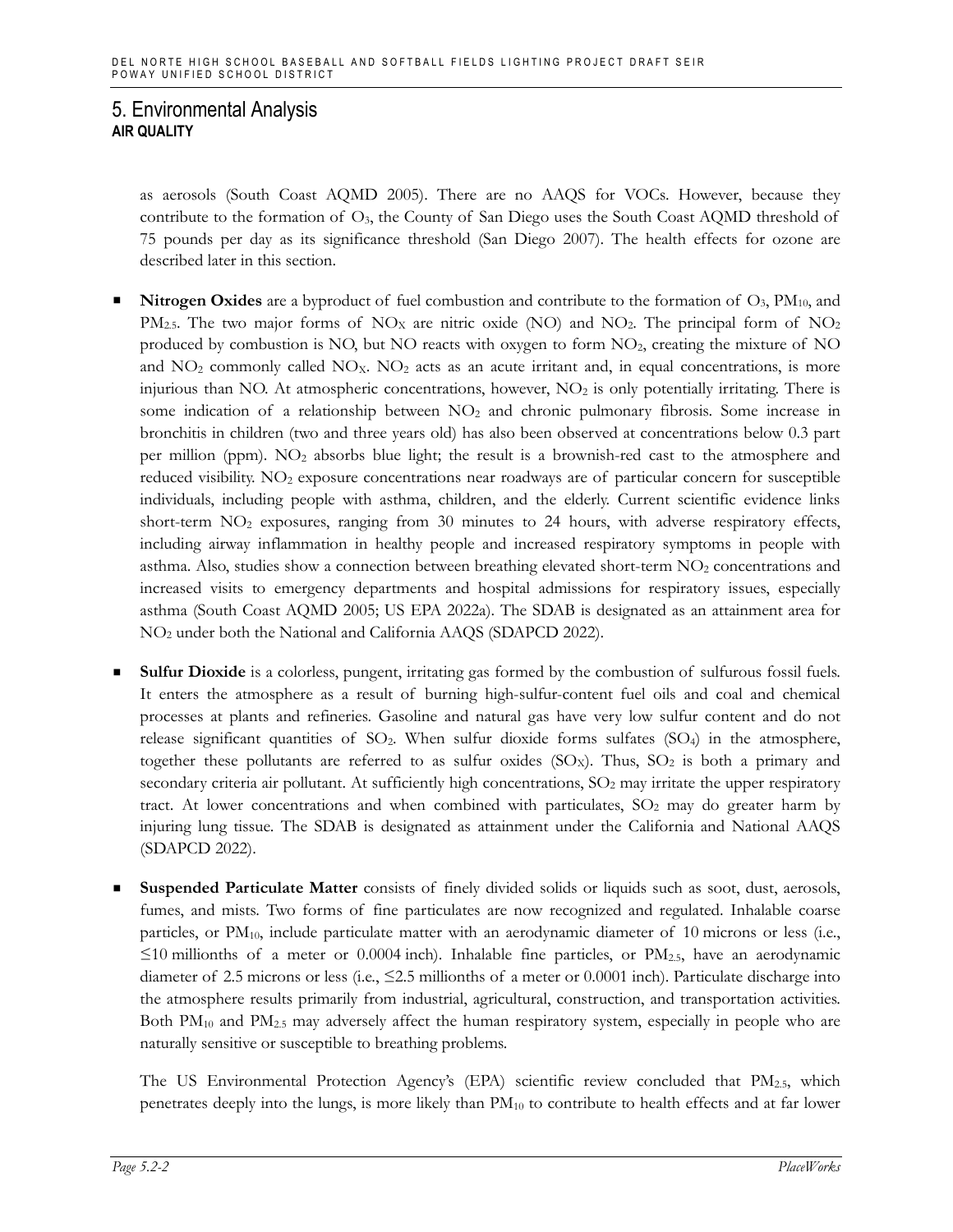concentrations. These health effects include premature death in people with heart or lung disease, nonfatal heart attacks, irregular heartbeat, aggravated asthma, decreased lung function, and increased respiratory symptoms (e.g., irritation of the airways, coughing, or difficulty breathing) (South Coast AQMD 2005). There has been emerging evidence that ultrafine particulates, which are even smaller particulates with an aerodynamic diameter of  $\leq 0.1$  microns or less (i.e.,  $\leq 0.1$  millionths of a meter or <0.000004 inch) have human health implications because their toxic components may initiate or facilitate biological processes that may lead to adverse effects to the heart, lungs, and other organs (South Coast AQMD 2013). However, the EPA and the California Air Resources Board (CARB) have not adopted AAQS to regulate these particulates. Diesel particulate matter (DPM) is classified by CARB as a carcinogen (CARB 1998). Particulate matter can also cause environmental effects such as visibility impairment,<sup>[1](#page-2-0)</sup> environmental damage,<sup>[2](#page-2-1)</sup> and aesthetic damage<sup>[3](#page-2-2)</sup> (South Coast AQMD 2005; US EPA 2022a). The SDAB is designated under the California AAQS as a nonattainment area for  $PM_{10}$  and  $PM_{2.5}$ (SDAPCD 2022).

- **Ozone**, or  $O_3$ , is a key ingredient of "smog" and is a gas that is formed when VOCs and NO<sub>X</sub>, both byproducts of internal combustion engine exhaust, undergo photochemical reactions in sunlight.  $O<sub>3</sub>$  is a secondary criteria air pollutant.  $O<sub>3</sub>$  concentrations are generally highest during the summer months when direct sunlight, light winds, and warm temperatures create favorable conditions for its formation.  $O_3$ poses a health threat to those who already suffer from respiratory diseases as well as to healthy people. Breathing  $O_3$  can trigger a variety of health problems, including chest pain, coughing, throat irritation, and congestion. It can worsen bronchitis, emphysema, and asthma. Ground-level  $O<sub>3</sub>$  also can reduce lung function and inflame the linings of the lungs. Repeated exposure may permanently scar lung tissue.  $O_3$ also affects sensitive vegetation and ecosystems, including forests, parks, wildlife refuges, and wilderness areas. In particular,  $O_3$  harms sensitive vegetation during the growing season (South Coast AQMD 2005; US EPA 2022a). The SDAB is designated as nonattainment under the California AAQS (1-hour and 8 hour) and National AAQS (8-hour) (SDAPCD 2022).
- **Lead (Pb)** is a metal found naturally in the environment as well as in manufactured products. Once taken into the body, lead distributes throughout the body in the blood and accumulates in the bones. Depending on the level of exposure, lead can adversely affect the nervous system, kidney function, immune system, reproductive and developmental systems, and the cardiovascular system. Lead exposure also affects the oxygen-carrying capacity of the blood. The effects of lead most commonly encountered in current populations are neurological effects in children and cardiovascular effects in adults (e.g., high blood pressure and heart disease). Infants and young children are especially sensitive to even low levels of lead, which may contribute to behavioral problems, learning deficits, and lowered IQ (South Coast AQMD 2005; US EPA 2022a). The major sources of lead emissions have historically been mobile and industrial sources. As a result of the EPA's regulatory efforts to remove lead from gasoline, emissions of

<span id="page-2-1"></span><span id="page-2-0"></span> $PM<sub>2.5</sub>$  is the main cause of reduced visibility (haze) in parts of the United States.

<sup>2</sup> Particulate matter can be carried over long distances by wind and then settle on ground or water, making lakes and streams acidic; changing the nutrient balance in coastal waters and large river basins; depleting the nutrients in soil; damaging sensitive forests and farm crops; and affecting the diversity of ecosystems.

<span id="page-2-2"></span><sup>&</sup>lt;sup>3</sup> Particulate matter can stain and damage stone and other materials, including culturally important objects such as statues and monuments.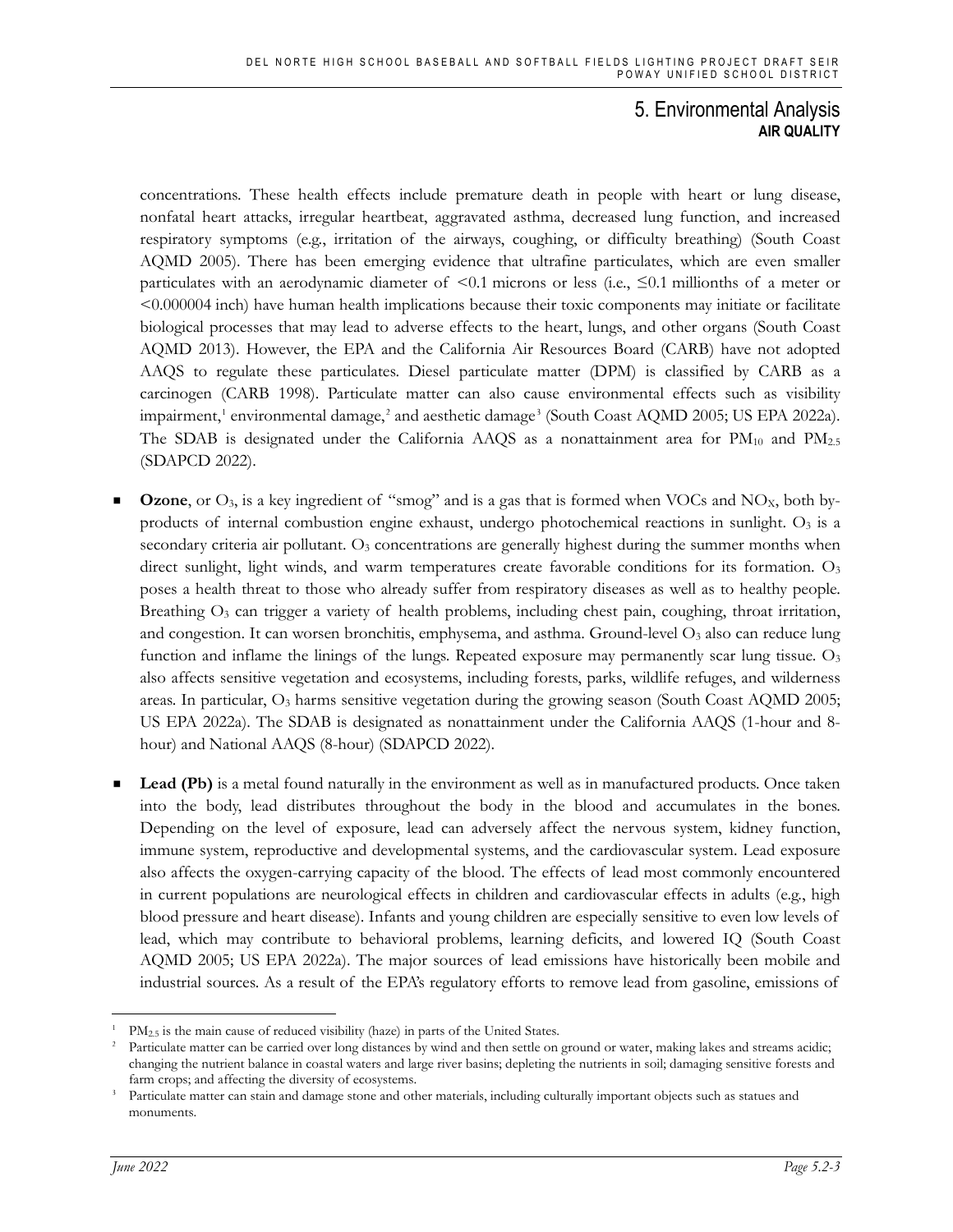lead from the transportation sector dramatically declined by 95 percent between 1980 and 1999, and levels of lead in the air decreased by 94 percent between 1980 and 1999. The major sources of lead emissions today are ore and metals processing and piston-engine aircraft operating on leaded aviation gasoline. Lead emissions have steadily declined due to catalytic converters and increased use of lead-free gasoline. San Diego is no longer required to monitor for lead (San Diego 2007). Because emissions of lead are found only in projects that are permitted by the San Diego Air Pollution Control District (SDAPCD), lead is not a pollutant of concern for the project.

Table 5.2-1, *Criteria Air Pollutant Health Effects Summary*, summarizes the potential health effects associated with the criteria air pollutants.

| <b>Pollutant</b>                                      | <b>Health Effects</b>                                                                                      | <b>Examples of Sources</b>                                                                                                         |
|-------------------------------------------------------|------------------------------------------------------------------------------------------------------------|------------------------------------------------------------------------------------------------------------------------------------|
| Carbon Monoxide (CO)                                  | Chest pain in heart patients<br>Headaches, nausea<br>Reduced mental alertness<br>Death at very high levels | Any source that burns fuel such as cars, trucks, construction<br>and farming equipment, and residential heaters and stoves         |
| Ozone $(O_3)$                                         | Cough, chest tightness<br>Difficulty taking a deep breath<br>Worsened asthma symptoms<br>Lung inflammation | Atmospheric reaction of organic gases with nitrogen oxides in<br>sunlight                                                          |
| Nitrogen Dioxide (NO2)                                | Increased response to allergens<br>Aggravation of respiratory illness                                      | Same as carbon monoxide sources                                                                                                    |
| Particulate Matter (PM <sub>10</sub><br>and $PM2.5$ ) | Hospitalizations for worsened heart<br>diseases<br>Emergency room visits for asthma<br>Premature death     | Cars and trucks (particularly diesels)<br>Fireplaces and woodstoves<br>Windblown dust from overlays, agriculture, and construction |
| Sulfur Dioxide (SO <sub>2</sub> )                     | Aggravation of respiratory disease (e.g.,<br>asthma and emphysema)<br>Reduced lung function                | Combustion of sulfur-containing fossil fuels, smelting of<br>sulfur-bearing metal ores, and industrial processes                   |
| Lead (Pb)                                             | Behavioral and learning disabilities in<br>children<br>Nervous system impairment                           | Contaminated soil                                                                                                                  |
| Source: CARB 2009.                                    |                                                                                                            |                                                                                                                                    |

**Table 5.2-1 Criteria Air Pollutant Health Effects Summary**

# *Toxic Air Contaminants*

People exposed to toxic air contaminants (TAC) at sufficient concentrations and durations may have an increased chance of getting cancer or experiencing other serious health effects. These health effects can include damage to the immune system as well as neurological, reproductive (e.g., reduced fertility), developmental, respiratory, and other health problems (US EPA 2022b). By the last update to the TAC list in December 1999, CARB had designated 244 compounds as TACs (CARB 1999). Additionally, CARB has implemented control measures for a number of compounds that pose high risks and show potential for effective control. There are no air quality standards for TACs. Instead, TAC impacts are evaluated by calculating the health risks associated with a given exposure. The majority of the estimated health risks from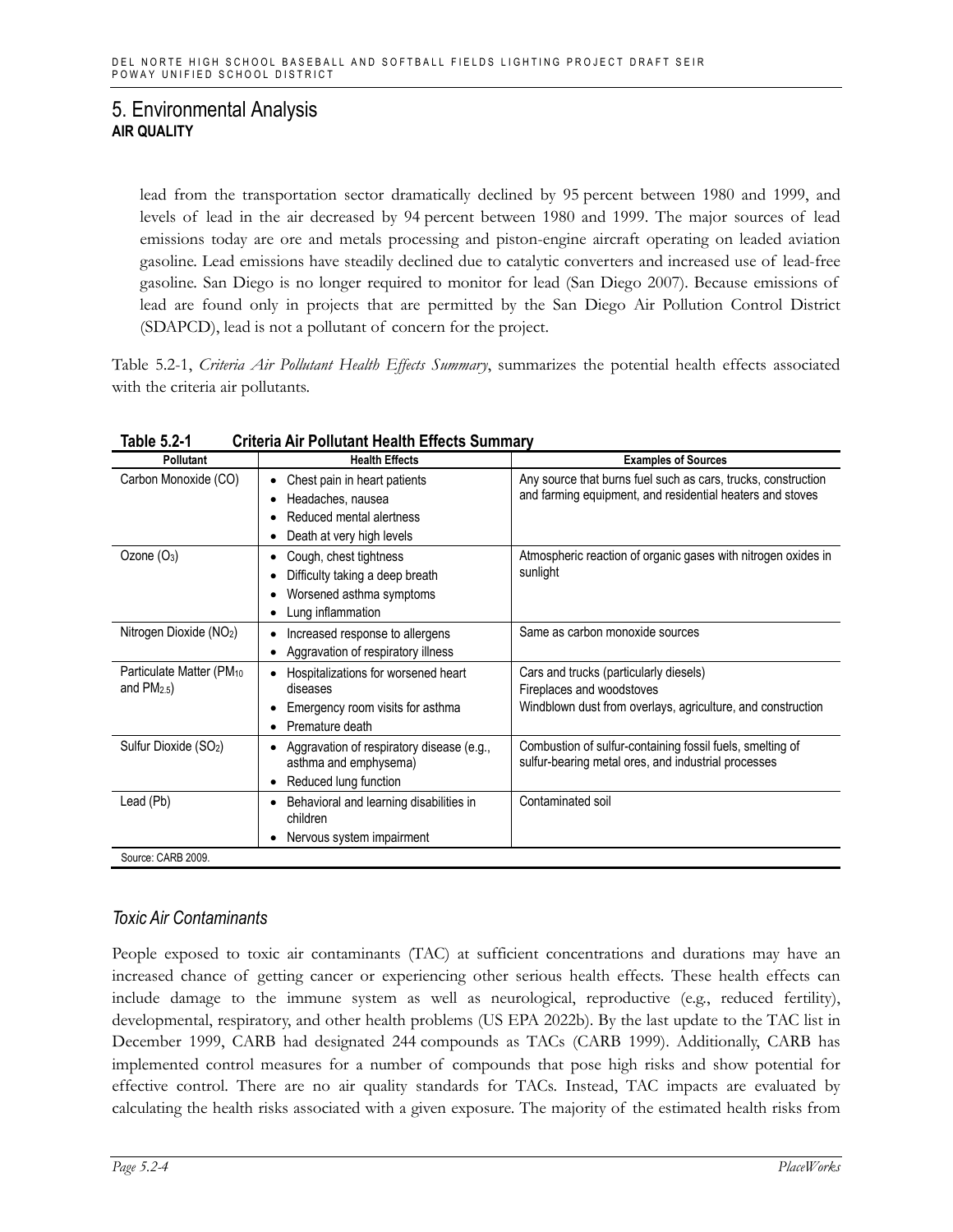TACs can be attributed to relatively few compounds, the most relevant to the proposed project being particulate matter from diesel-fueled engines.

### Diesel Particulate Matter

In 1998, CARB identified diesel particulate matter (DPM) as a TAC. Previously, the individual chemical compounds in diesel exhaust were considered TACs. Almost all diesel exhaust particles are 10 microns or less in diameter. Because of their extremely small size, these particles can be inhaled and eventually trapped in the bronchial and alveolar regions of the lungs. Long-term (chronic) inhalation of DPM is likely a lung cancer risk. Short-term (i.e., acute) exposure can cause irritation and inflammatory systems and may exacerbate existing allergies and asthma (US EPA 2002).

# **5.2.1.2 REGULATORY BACKGROUND**

The proposed project has the potential to release gaseous emissions of criteria pollutants and dust into the ambient air; therefore, it falls under the ambient air quality standards promulgated at the local, state, and federal levels. The project site is in the SDAB and is subject to the rules and regulations imposed by SDAPCD. However, SDAPCD reports to CARB, and all criteria emissions are also governed by the California and National AAQS. Federal, state, regional, and local laws, regulations, plans, or guidelines that are potentially applicable to the proposed project are summarized below.

# **Federal and State**

# *Ambient Air Quality Standards*

The Clean Air Act was passed in 1963 by the US Congress and has been amended several times. The 1970 amendments strengthened previous legislation and laid the foundation for the regulatory scheme of the 1970s and 1980s. In 1977, Congress again added several provisions, including nonattainment requirements for areas not meeting National AAQS and the Prevention of Significant Deterioration program. The 1990 amendments represent the latest in a series of federal efforts to regulate the protection of air quality in the United States. The Clean Air Act allows states to adopt more stringent standards or to include other pollution species. The California Clean Air Act, signed into law in 1988, requires all areas of the state to achieve and maintain the California AAQS by the earliest practical date. The California AAQS tends to be more restrictive than the National AAQS.

The National and California AAQS are the levels of air quality considered to provide a margin of safety in the protection of the public health and welfare. They are designed to protect "sensitive receptors" most susceptible to further respiratory distress, such as asthmatics, the elderly, very young children, people already weakened by other disease or illness, and persons engaged in strenuous work or exercise. Healthy adults can tolerate occasional exposure to air pollutant concentrations considerably above these minimum standards before adverse effects are observed.

Both California and the federal government have established health-based AAQS for seven air pollutants, which are shown in Table 5.2-2, *Ambient Air Quality Standards for Criteria Air Pollutants*. These pollutants are O<sub>3</sub>, NO2, CO, SO2, PM10, PM2.5, and Pb. In addition, the state has set standards for sulfates, hydrogen sulfide,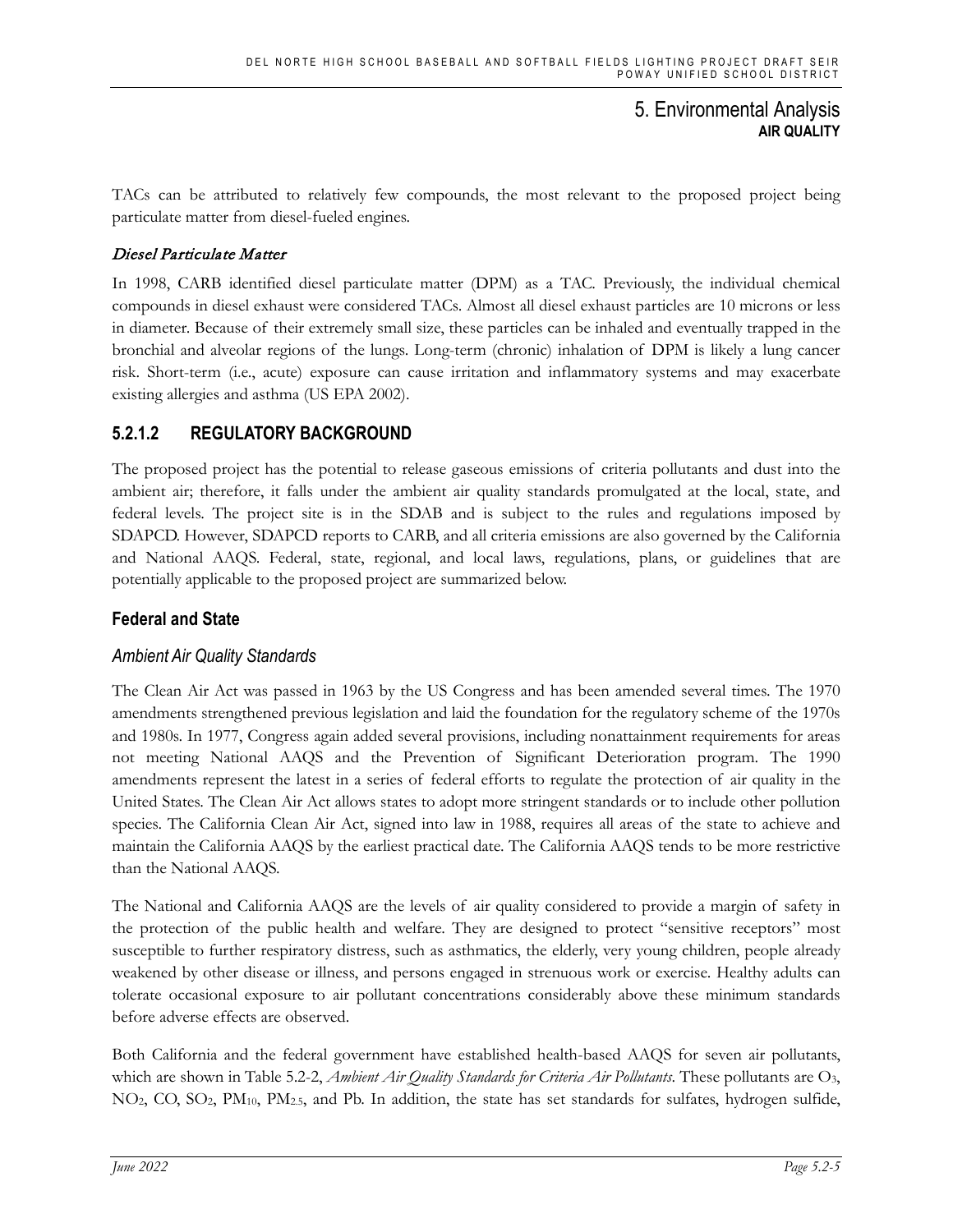vinyl chloride, and visibility-reducing particles. These standards are designed to protect the health and welfare of the populace with a reasonable margin of safety.

| AUIC J.Z-Z<br>Allibiciit All Wudilty Otaliuarus for Officiid All Follutarits      |                                  |                                                   |                                                 |                                                                                                                                                                                                                                                                                                                                                                                                                    |  |  |
|-----------------------------------------------------------------------------------|----------------------------------|---------------------------------------------------|-------------------------------------------------|--------------------------------------------------------------------------------------------------------------------------------------------------------------------------------------------------------------------------------------------------------------------------------------------------------------------------------------------------------------------------------------------------------------------|--|--|
| Pollutant                                                                         | <b>Averaging Time</b>            | California<br>Standard <sup>1</sup>               | <b>Federal Primary</b><br>Standard <sup>2</sup> | <b>Major Pollutant Sources</b>                                                                                                                                                                                                                                                                                                                                                                                     |  |  |
| Ozone $(O_3)^3$                                                                   | 1 hour                           | $0.09$ ppm                                        |                                                 | Motor vehicles, paints, coatings, and                                                                                                                                                                                                                                                                                                                                                                              |  |  |
|                                                                                   | 8 hours                          | 0.070 ppm                                         | 0.070 ppm                                       | solvents.                                                                                                                                                                                                                                                                                                                                                                                                          |  |  |
| Carbon Monoxide (CO)                                                              | 1 hour                           | 20 ppm                                            | 35 ppm                                          | Internal combustion engines, primarily                                                                                                                                                                                                                                                                                                                                                                             |  |  |
|                                                                                   | 8 hours                          | 9.0 ppm                                           | 9 ppm                                           | gasoline-powered motor vehicles.                                                                                                                                                                                                                                                                                                                                                                                   |  |  |
| Nitrogen Dioxide (NO2)                                                            | <b>Annual Arithmetic</b><br>Mean | 0.030 ppm                                         | 0.053 ppm                                       | Motor vehicles, petroleum-refining<br>operations, industrial sources, aircraft, ships,<br>and railroads.                                                                                                                                                                                                                                                                                                           |  |  |
|                                                                                   | 1 hour                           | 0.18 ppm                                          | $0.100$ ppm                                     |                                                                                                                                                                                                                                                                                                                                                                                                                    |  |  |
| Sulfur Dioxide (SO <sub>2</sub> )                                                 | <b>Annual Arithmetic</b><br>Mean | $\star$                                           | 0.030 ppm                                       | Fuel combustion, chemical plants, sulfur<br>recovery plants, and metal processing.                                                                                                                                                                                                                                                                                                                                 |  |  |
|                                                                                   | 1 hour                           | $0.25$ ppm                                        | 0.075 ppm                                       |                                                                                                                                                                                                                                                                                                                                                                                                                    |  |  |
|                                                                                   | 24 hours                         | $0.04$ ppm                                        | $0.14$ ppm                                      |                                                                                                                                                                                                                                                                                                                                                                                                                    |  |  |
| Respirable Coarse<br><b>Particulate Matter</b><br>$(PM_{10})$                     | Annual Arithmetic<br>Mean        | $20 \mu g/m^3$                                    | $\star$                                         | Dust and fume-producing construction,<br>industrial, and agricultural operations,<br>combustion, atmospheric photochemical                                                                                                                                                                                                                                                                                         |  |  |
|                                                                                   | 24 hours                         | 50 $\mu$ g/m <sup>3</sup>                         | 150 $\mu$ g/m <sup>3</sup>                      | reactions, and natural activities (e.g., wind-<br>raised dust and ocean sprays).                                                                                                                                                                                                                                                                                                                                   |  |  |
| Respirable Fine<br><b>Particulate Matter</b><br>(PM <sub>2.5</sub> ) <sup>4</sup> | <b>Annual Arithmetic</b><br>Mean | 12 $\mu$ g/m <sup>3</sup>                         | 12 $\mu$ g/m <sup>3</sup>                       | Dust and fume-producing construction,<br>industrial, and agricultural operations,                                                                                                                                                                                                                                                                                                                                  |  |  |
|                                                                                   | 24 hours                         |                                                   | $35 \mu g/m^3$                                  | combustion, atmospheric photochemical<br>reactions, and natural activities (e.g., wind-<br>raised dust and ocean sprays).                                                                                                                                                                                                                                                                                          |  |  |
| Lead (Pb)                                                                         | 30-Day Average                   | 1.5 $\mu$ g/m <sup>3</sup>                        | $\star$                                         | Present source: lead smelters, battery                                                                                                                                                                                                                                                                                                                                                                             |  |  |
|                                                                                   | Calendar Quarter                 | $\star$                                           | 1.5 $\mu$ g/m <sup>3</sup>                      | manufacturing & recycling facilities. Past<br>source: combustion of leaded gasoline.                                                                                                                                                                                                                                                                                                                               |  |  |
|                                                                                   | Rolling 3-Month<br>Average       | $\star$                                           | $0.15 \mu g/m^3$                                |                                                                                                                                                                                                                                                                                                                                                                                                                    |  |  |
| Sulfates (SO <sub>4</sub> ) <sup>5</sup>                                          | 24 hours                         | 25 $\mu$ g/m <sup>3</sup>                         | $\star$                                         | Industrial processes.                                                                                                                                                                                                                                                                                                                                                                                              |  |  |
| Visibility-Reducing<br>Particles                                                  | 8 hours                          | ExCo = 0.23/km<br>visibility of $10 \ge$<br>miles | No Federal<br>Standard                          | Visibility-reducing particles consist of<br>suspended particulate matter, which is a<br>complex mixture of tiny particles that consists<br>of dry solid fragments, solid cores with liquid<br>coatings, and small droplets of liquid. These<br>particles vary greatly in shape, size and<br>chemical composition, and can be made up<br>of many different materials such as metals,<br>soot, soil, dust, and salt. |  |  |

| Table 5.2-2 | <b>Ambient Air Quality Standards for Criteria Air Pollutants</b> |  |  |  |
|-------------|------------------------------------------------------------------|--|--|--|
|-------------|------------------------------------------------------------------|--|--|--|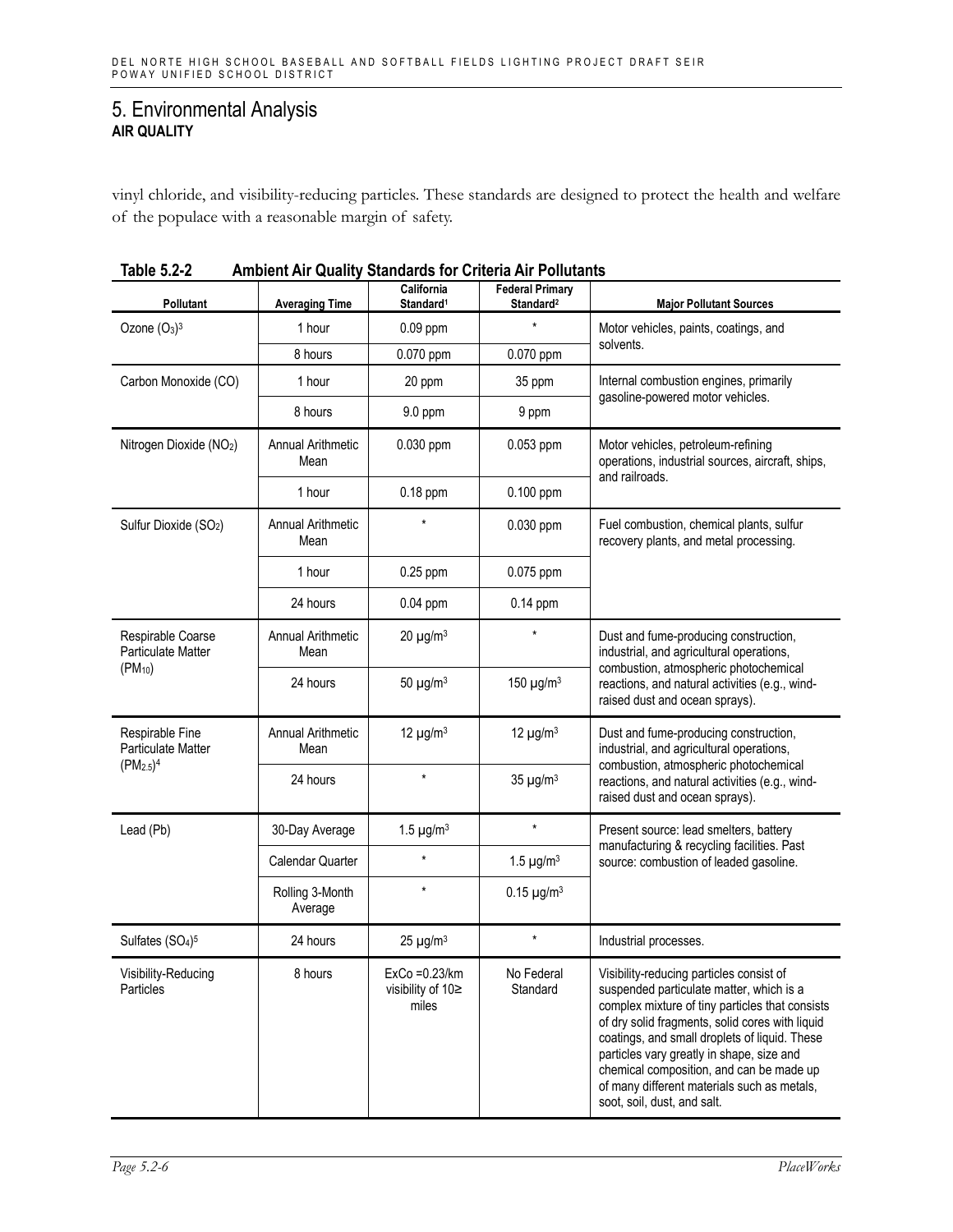| <b>Pollutant</b> | <b>Averaging Time</b> | California<br>Standard <sup>1</sup> | <b>Federal Primary</b><br>Standard <sup>2</sup> | <b>Major Pollutant Sources</b>                                                                                                                                                                                                                                                                                                                                     |
|------------------|-----------------------|-------------------------------------|-------------------------------------------------|--------------------------------------------------------------------------------------------------------------------------------------------------------------------------------------------------------------------------------------------------------------------------------------------------------------------------------------------------------------------|
| Hydrogen Sulfide | 1 hour                | $0.03$ ppm                          | No Federal<br>Standard                          | Hydrogen sulfide $(H_2S)$ is a colorless gas with<br>the odor of rotten eggs. It is formed during<br>bacterial decomposition of sulfur-containing<br>organic substances. Also, it can be present in<br>sewer gas and some natural gas, and can be<br>emitted as the result of geothermal energy<br>exploitation.                                                   |
| Vinyl Chloride   | 24 hours              | $0.01$ ppm                          | No Federal<br>Standard                          | Vinyl chloride (chloroethene), a chlorinated<br>hydrocarbon, is a colorless gas with a mild,<br>sweet odor. Most vinyl chloride is used to<br>make polyvinyl chloride (PVC) plastic and<br>vinyl products. Vinyl chloride has been<br>detected near landfills, sewage plants, and<br>hazardous waste sites, due to microbial<br>breakdown of chlorinated solvents. |

#### **Table 5.2-2 Ambient Air Quality Standards for Criteria Air Pollutants**

Source: CARB 2016.

Notes: ppm: parts per million; μg/m<sup>3</sup>: micrograms per cubic meter; ppb: parts per billion<br>\* Standard has not been established for this pollutant/duration by this entity.

<sup>1</sup> California standards for O<sub>3</sub>, CO (except 8-hour Lake Tahoe), SO<sub>2</sub> (1 and 24 hour), NO<sub>2</sub>, and particulate matter (PM<sub>10</sub>, PM<sub>25</sub>, and visibility reducing particles) are values that are not to be exceeded. All others are not to be equaled or exceeded. California ambient air quality standards are listed in the Table of Standards in Section 70200 of Title 17 of the California Code of Regulations.

<sup>2</sup> National standards (other than O<sub>3</sub>, PM, and those based on annual arithmetic mean) are not to be exceeded more than once a year. The O<sub>3</sub> standard is attained when the fourth highest 8-hour concentration measured at each site in a year, averaged over three years, is equal to or less than the standard. For PM<sub>10</sub>, the 24-hour standard is attained when the expected number of days per calendar year with a 24-hour average concentration above 150  $\mu$ g/m<sup>3</sup> is equal to or less than one. For PM<sub>2.5</sub>, the 24-hour standard is attained when 98 percent

<sup>3</sup> On October 1, 2015, the national 8-hour ozone primary and secondary standards were lowered from 0.075 to 0.070 ppm.

4 On December 14, 2012, the national annual PM<sub>2.5</sub> primary standard was lowered from 15 µg/m<sup>3</sup> to 12.0 µg/m<sup>3</sup>. The existing national 24-hour PM<sub>2.5</sub> standards (primary and secondary) were retained at 35  $\mu$ g/m<sup>3</sup>, as was the annual secondary standard of 15  $\mu$ g/m<sup>3</sup>. The existing 24-hour PM<sub>10</sub> standards (primary and secondary) of 150 µg/m<sup>3</sup> also were retained. The form of the annual primary and secondary standards is the annual mean, averaged over 3 years.

<sup>5</sup> On June 2, 2010, a new 1-hour SO2 standard was established and the existing 24-hour and annual primary standards were revoked. The 1-hour national standard is in units of parts per billion (ppb). California standards are in units of parts per million (ppm). To directly compare the 1-hour national standard to the California standard the units can be converted to ppm. In this case, the national standard of 75 ppb is identical to 0.075 ppm.

California has also adopted many other regulations that reduce criteria pollutant emissions.

- **Assembly Bill (AB) 1493: Pavley Fuel Efficiency Standards.** Pavley I is a clean-car standard that reduces greenhouse gas emissions from new passenger vehicles (light-duty auto to medium-duty vehicles) from 2009 through 2016. In January 2012, CARB approved the Advanced Clean Cars program (formerly known as Pavley II) for model years 2017 through 2025.
- **Senate Bill (SB) 1078 and SB 107: Renewables Portfolio Standards.** A major component of California's Renewable Energy Program is the renewables portfolio standard established under SB 1078 (Sher) and SB 107 (Simitian). Under the renewables portfolio standard, certain retail sellers of electricity were required to increase the amount of renewable energy each year by at least 1 percent to reach at least 20 percent by December 30, 2010.
- **California Code of Regulations (CCR), Title 20: Appliance Energy Efficiency Standards.** The 2006 Appliance Efficiency Regulations (20 CCR Sections 1601–1608) were adopted by the California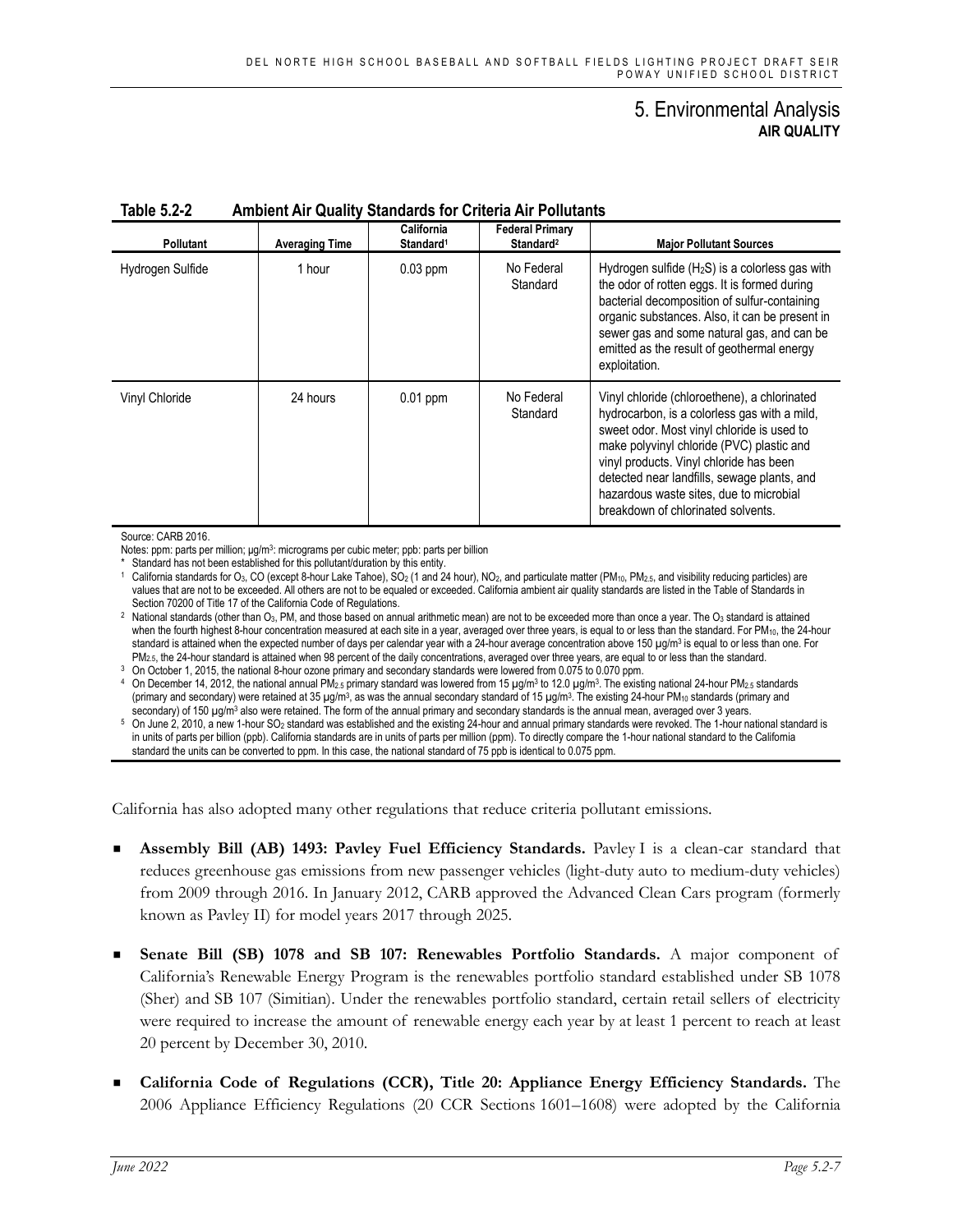Energy Commission on October 11, 2006, and approved by the California Office of Administrative Law on December 14, 2006. The regulations include standards for both federally regulated appliances and non–federally regulated appliances.

- **24 CCR, Part 6: Building and Energy Efficiency Standards.** Energy conservation standards for new residential and nonresidential buildings adopted by the California Energy Resources Conservation and Development Commission (now the California Energy Commission) in June 1977.
- **24 CCR, Part 11: Green Building Standards Code.** Establishes planning and design standards for sustainable site development, energy efficiency (in excess of the California Energy Code requirements), water conservation, material conservation, and internal air contaminants.<sup>[4](#page-7-0)</sup>

# *Toxic Air Contaminant Identification and Control Act and Air Toxics Hot Spot Information and Assessment Act*

Public exposure to TACs is a significant environmental health issue in California. In 1983, the California legislature enacted a program to identify the health effects of TACs and reduce exposure to them. The California Health and Safety Code defines a TAC as "an air pollutant which may cause or contribute to an increase in mortality or in serious illness, or which may pose a present or potential hazard to human health" (17 CCR Section 93000). A substance that is listed as a hazardous air pollutant pursuant to Section 112(b) of the federal Clean Air Act is a TAC (42 US Code Section 7412[b]). Under state law, the California Environmental Protection Agency (CA EPA), acting through CARB, is authorized to identify a substance as a TAC if it is an air pollutant that may cause or contribute to an increase in mortality or serious illness, or may pose a present or potential hazard to human health.

California regulates TACs primarily through AB 1807 (Toxic Air Contaminant Identification and Control Act (Tanner 1983)) and AB 2588 (Air Toxics "Hot Spot" Information and Assessment Act of 1987). The Toxic Air Contaminant Identification and Control Act set up a formal procedure for CARB to designate substances as TACs. Once a TAC is identified, CARB adopts an "airborne toxics control measure" for sources that emit that TAC. If there is a safe threshold for a substance (i.e., a point below which there is no toxic effect), the control measure must reduce exposure to below that threshold. If there is no safe threshold, the measure must incorporate "toxics best available control technology" to minimize emissions. To date, CARB has established formal control measures for 11 TACs that are identified as having no safe threshold.

Under AB 2588, TAC emissions from individual facilities are quantified and prioritized by the air quality management district or air pollution control district. High-priority facilities are required to perform a health risk assessment, and if specific thresholds are exceeded, are required to communicate the results to the public through notices and public meetings.

CARB has promulgated the following specific rules to limit TAC emissions.

<span id="page-7-0"></span>The green building standards became mandatory in the 2010 edition of the code.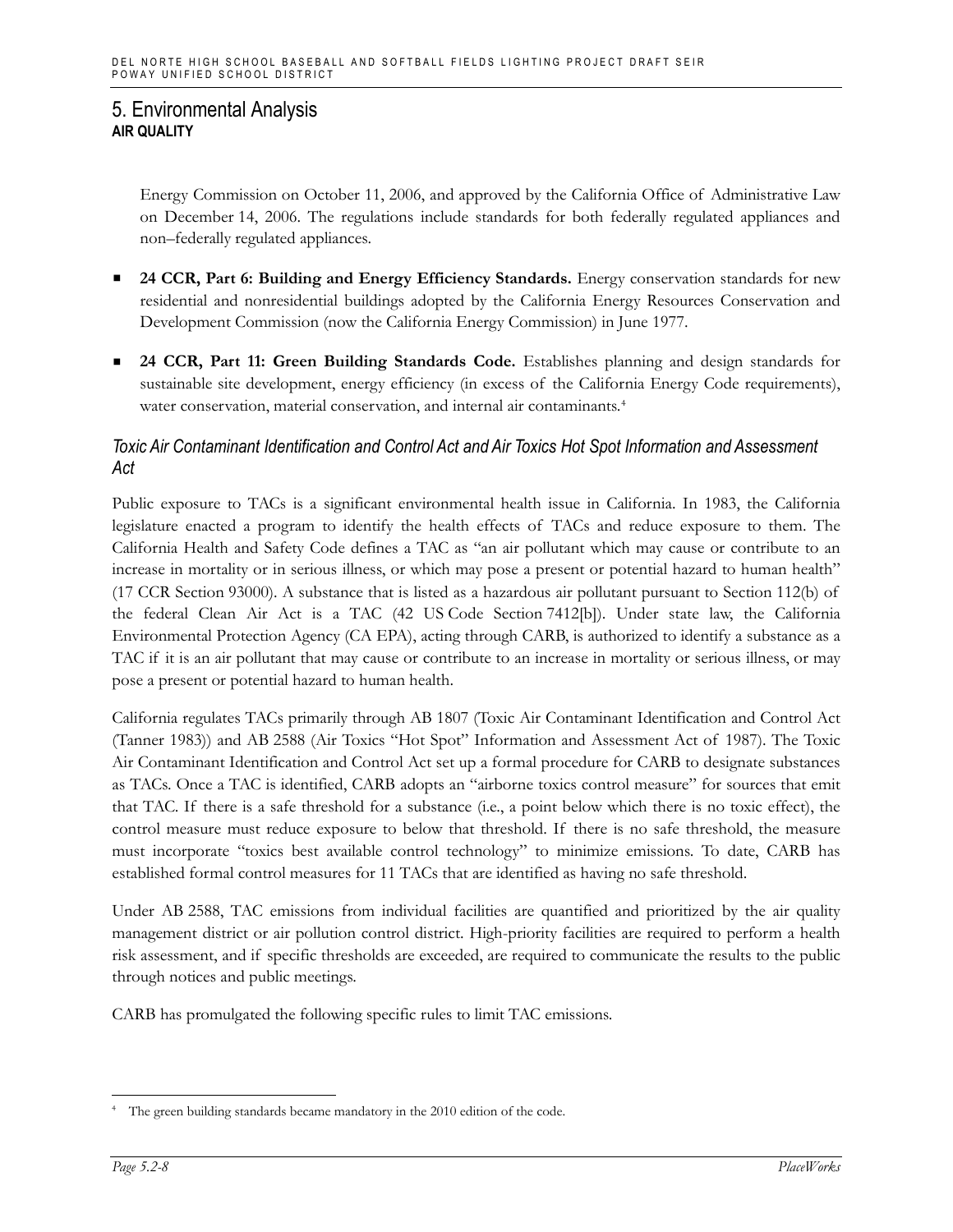- **13 CCR Chapter 10 Section 2485: Airborne Toxic Control Measure to Limit Diesel-Fueled Commercial Motor Vehicle Idling.** Generally restricts on-road diesel-powered commercial motor vehicles with a gross vehicle weight rating of greater than 10,000 pounds from idling more than five minutes.
- **13 CCR Section 2477 and Article 8: Airborne Toxic Control Measure for In-Use Diesel-Fueled Transport Refrigeration Units (TRU) and TRU Generator Sets and Facilities Where TRUs Operate.** Regulations established to control emissions associated with diesel-powered TRUs.

# **Regional and Local**

# *Air Quality Management Planning*

The local air district has the primary responsibility for the development and implementation of rules and regulations designed to attain the National AAQS and California AAQS, as well as the permitting of new or modified sources, development of air quality management plans, and adoption and enforcement of air pollution regulations. The SDAPCD is the local agency responsible for the administration and enforcement of air quality regulations for San Diego County. To ensure continued progress toward clean air and to comply with state and federal requirements, the SDAPCD, in conjunction with CARB and the San Diego Association of Governments (SANDAG), prepared the 2016 San Diego Regional Air Quality Strategy (RAQS) (SDAPCD 2016). The 2016 RAQS employs up-to-date science and analytical tools and incorporates a comprehensive strategy aimed at controlling pollution from all sources, including stationary sources, on-road and off-road mobile sources, and area sources.

The SDAB adopted its first RAQS in 1992, and it has undergone six revisions since. The amended and new rules considered in the current 2016 Triennial Revision of the RAQS are estimated to reduce  $NO<sub>x</sub>$  by approximately 1.2 tons per day and VOC by approximately 0.3 ton per day. The 2016 RAQS provides additional reductions of O3 precursor emissions compared to the 2009 RAQS, and therefore is more effective in improving air quality.

The SDAPCD is required to submit separate attainment plans to demonstrate to the EPA how the SDAB will achieve compliance with the federal Clean Air Act for nonattainment designations. These plans include:

- 2016 Attainment Plan 8-Hour Ozone (2008 Standard)
- 2012 Maintenance Plan 8-Hour Ozone (1997 Standard)
- 2007 Attainment Plan 8-Hour Ozone (1997 Standard)
- 2005 Wildfire Natural Events Action Plan
- 2002 Maintenance Plan 1-Hour Ozone (1979 Standard)

# **5.2.1.3 EXISTING CONDITIONS**

The SDAB includes the entire County of San Diego. Emissions sources in the SDAB are primarily in the western region, and dispersion of air pollutants is highly affected by the region's climate and geography. The climate in the project area is dominated by the strength and position of the semipermanent high-pressure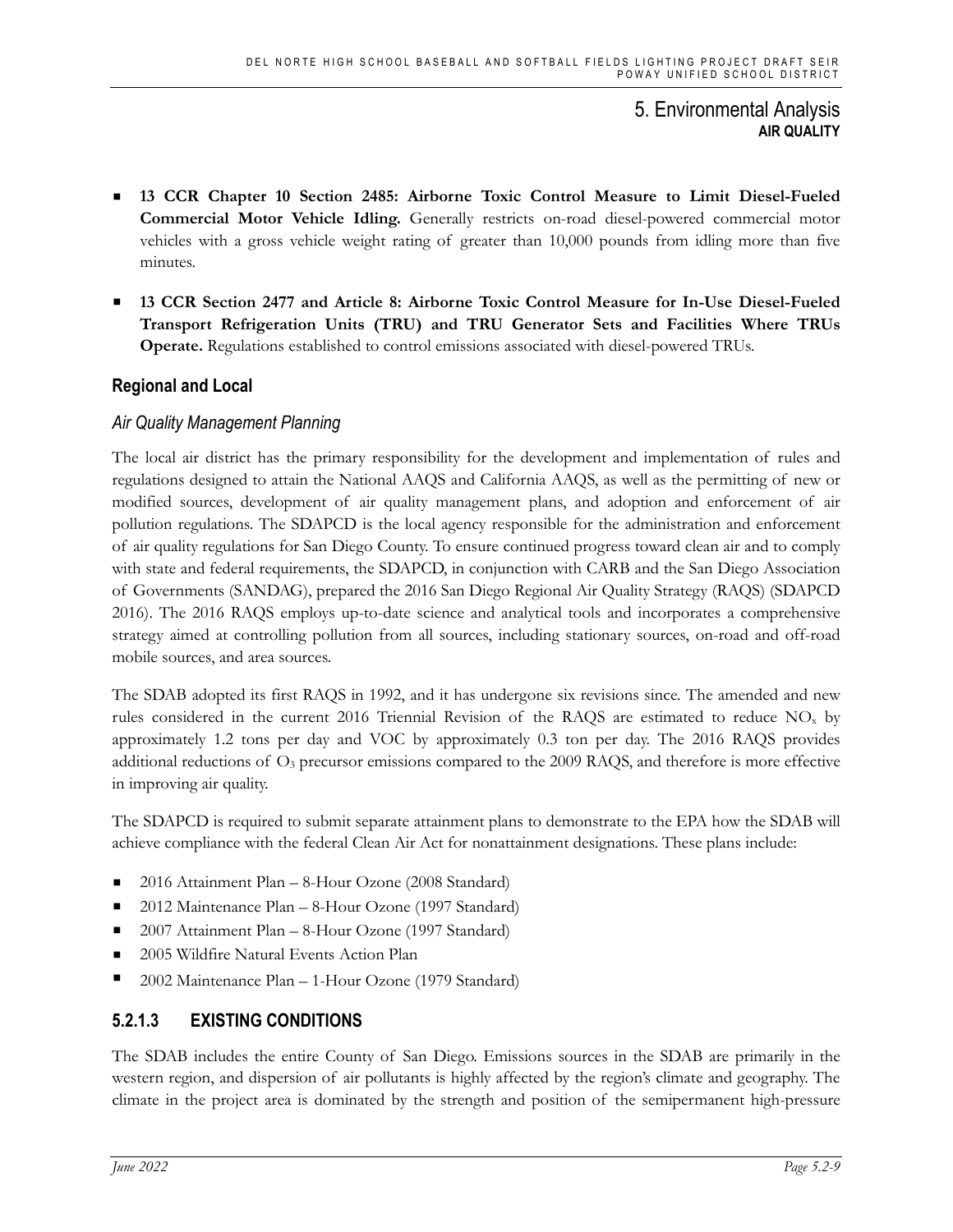center over the Pacific Ocean near Hawaii. This high-pressure center creates cool summers, mild winters, and infrequent rainfall and drives the cool, daytime breezes, maintaining a comfortable level of humidity and ample sunshine.

### **Meteorology**

### *Temperature and Precipitation*

The annual average temperature varies little throughout the 4,225-square-mile basin. The overall climate is Mediterranean, with average temperatures reaching 92˚F in the summer and 38˚F in the winter. High temperatures are often accompanied by very low relative humidity (often less than 20 percent). The Western Regional Climate Center maintains historical climate information for the western US. The climatological station nearest to the project site with temperature data is the Poway Valley Monitoring Station (ID No. 047111). The lowest average temperature is reported at 38.6°F in December, and the highest average temperature is 86.4°F in August (WRCC 2022).

In contrast to a very steady pattern of temperature, rainfall is seasonally and annually highly variable. The total average annual precipitation is 13.24 inches as measured by the Western Regional Climate Center, and the majority of precipitation occurs between October and April (WRCC 2022).

#### *Wind*

Wind patterns across the south coastal region are characterized by westerly onshore winds during the day and occasional easterly breezes at night as a result of cold air drainage. Wind speed is somewhat greater during the dry summer months than during the rainy winter season. The onshore, light-to-moderate winds at San Diego Lindbergh Field average 6.6 knots. The offshore flow is less persistent in the winter, when occasional hot, dry Santa Ana winds blow from the east with great force (SDAPCD 2009).

#### *Inversions*

The influence of this semipermanent high-pressure system results in strong high-altitude temperature inversions associated with warm descending air. The subsidence inversions within the SDAB generally occur during the warmer months (May through October), as descending air from the Pacific high-pressure cell comes into contact with cool marine air. Within the SDAB, the inversion layer is approximately 2,000 feet (610 meters) above mean sea level between May and October. During the winter months (November through April), the temperature inversion rises to approximately 3,000 feet (914 meters) above mean sea level. Inversion layers are important elements of local air quality because they inhibit the dispersion of pollutants, resulting in a temporary degradation of air quality. On days without inversions or on days of winds averaging over 15 miles per hour, smog potential is greatly reduced in the SDAB.

### **SDAB Nonattainment Areas**

The RAQS provides the framework for areas to achieve attainment of the state and federal ambient air quality standards throughout the SDAB. Areas that meet ambient air quality standards are classified "attainment," and areas that do not meet these standards are classified "nonattainment." Severity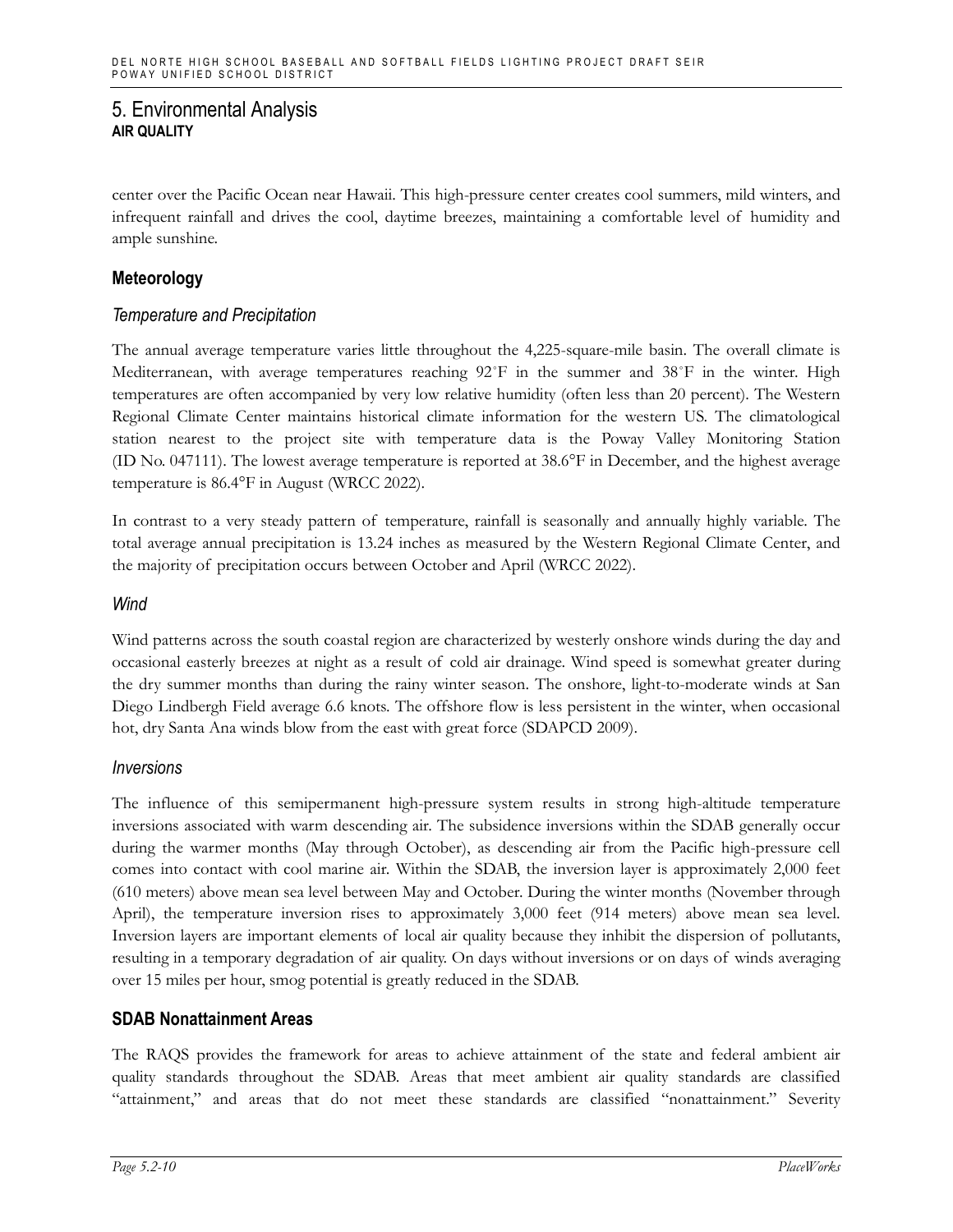classifications for ozone nonattainment are marginal, moderate, serious, severe, and extreme. Following are descriptions of the attainment classifications, and the attainment status for the SDAB is in Table 5.2-2, *Attainment Status of Criteria Pollutants in the San Diego Air Basin*:

- **Unclassified.** A pollutant is designated unclassified if the data are incomplete and do not support a designation of attainment or nonattainment.
- Attainment. A pollutant is in attainment if the AAQS for that pollutant were not violated at any site in the area during a three-year period.
- Nonattainment. A pollutant is in nonattainment if there was at least one violation of an AAQS for that pollutant in the area.
- Nonattainment/Transitional. A subcategory of the nonattainment designation. An area is designated nonattainment/transitional to signify that the area is close to attaining the AAQS for that pollutant.

| י-גיש טישו         | <b>Attainment Utatas or University Formative in the Utar Diego Air Dashi</b> |                                 |
|--------------------|------------------------------------------------------------------------------|---------------------------------|
| Pollutant          | <b>State</b>                                                                 | Federal                         |
| Ozone - 8-hour     | Nonattainment                                                                | Nonattainment                   |
| Ozone - 1-hour     | Nonattainment                                                                | Attainment/Revoked <sup>2</sup> |
| CO                 | Attainment                                                                   | Attainment                      |
| $PM_{10}$          | Nonattainment                                                                | Unclassifiable $3$              |
| PM2.5 <sup>1</sup> | Nonattainment                                                                | Attainment                      |
| NO <sub>2</sub>    | Attainment                                                                   | Attainment                      |
| SO <sub>2</sub>    | Attainment                                                                   | Attainment                      |
| Lead               | Attainment                                                                   | Attainment                      |
| All others         | Attainment/Unclassified                                                      | No federal standard             |
|                    |                                                                              |                                 |

**Table 5.2-3 Attainment Status of Criteria Pollutants in the San Diego Air Basin**

Source: SDAPCD 2022.

<sup>1</sup> The SDAB is designated as nonattainment for fine particulate matter due to the 8-hour ozone nonattainment designation. PM<sub>2.5</sub> is precursor to ozone formation. <sup>2</sup> The federal 1-hour standard of 12 parts per hundred million was in effect from 1979 through June 15, 2005. The revoked standard is referenced here because it was employed for such a long period and because this benchmark is addressed in State Implementation Plans.

<sup>3</sup> At the time of designation, if the available data do not support a designation of attainment or nonattainment, the area is designated unclassifiable

# **Existing Ambient Air Quality**

Existing levels of ambient air quality and historical trends and projections in the vicinity of the proposed project site are best documented by measurements taken by the SDAPCD. The SDAPCD air quality monitoring station closest to the project site is the San Diego-Kearny Villa Road Station, which monitors O3, NO2, PM10, and PM2.5. PM10 for the years 2019 and 2020 was supplemented from El Cajon-Lexington Elementary School Monitoring Station. The most current five years of data monitored at these monitoring stations are included in Table 5.2-4, *Ambient Air Quality Monitoring Summary*. The data show recurring violations of federal O3 standards, occasional violations of state O3 standards, and rare violations of federal PM2.5 standards in the last five years.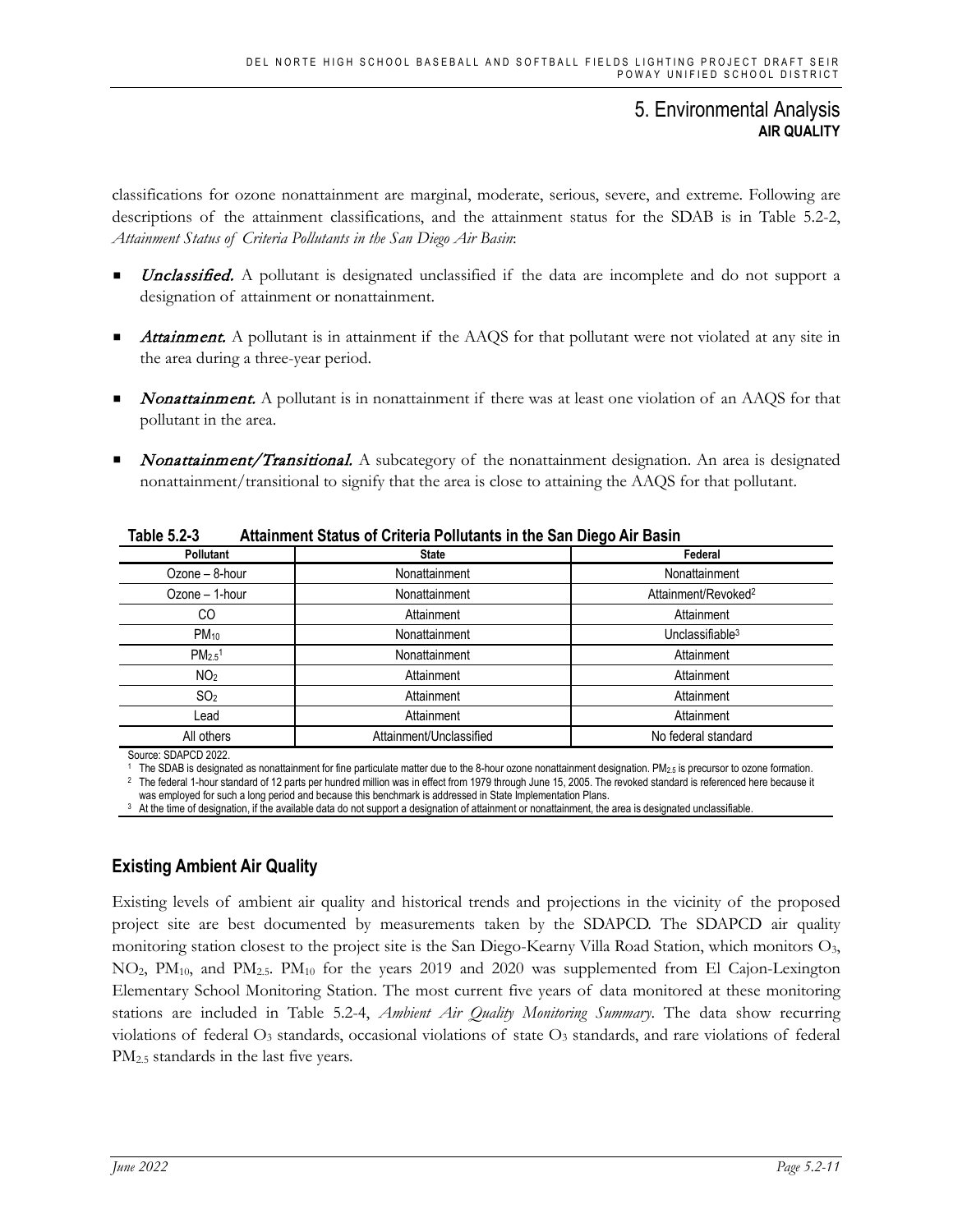|                                                                      | Number of Days Thresholds Were Exceeded and<br>Maximum Levels <sup>1</sup> |       |              |       |                |  |  |
|----------------------------------------------------------------------|----------------------------------------------------------------------------|-------|--------------|-------|----------------|--|--|
| Pollutant/Standard                                                   | 2016                                                                       | 2017  | 2018         | 2019  | 2020           |  |  |
| Ozone $(O_3)$                                                        |                                                                            |       |              |       |                |  |  |
| State 1-Hour $\geq$ 0.09 ppm (days exceed threshold)                 | 0                                                                          | 2     |              | 0     | $\overline{2}$ |  |  |
| Federal 8-hour $\geq$ 0.070 ppm (days exceed threshold)              | 3                                                                          |       |              |       | 10             |  |  |
| Max. 1-Hour Conc. (ppm)                                              | 0.087                                                                      | 0.097 | 0.102        | 0.083 | 0.123          |  |  |
| Max. 8-Hour Conc. (ppm)                                              | 0.075                                                                      | 0.083 | 0.077        | 0.075 | 0.102          |  |  |
| Nitrogen Dioxide (NO2)                                               |                                                                            |       |              |       |                |  |  |
| State 1-Hour $\geq$ 0.18 ppm (days exceed threshold)                 | 0                                                                          |       | ŋ            | U     | 0              |  |  |
| Max. 1-Hour Conc. (ppm)                                              | 0.053                                                                      | 0.054 | 0.045        | 0.046 | 0.052          |  |  |
| Coarse Particulates (PM <sub>10</sub> ) <sup>2</sup>                 |                                                                            |       |              |       |                |  |  |
| State 24-Hour > 50 µg/m <sup>3</sup> (days exceed threshold)         | $\Omega$                                                                   |       | N            |       |                |  |  |
| Federal 24-Hour > 150 $\mu$ g/m <sup>3</sup> (days exceed threshold) |                                                                            |       |              |       |                |  |  |
| Max. 24-Hour Conc. $(\mu g/m^3)$                                     | 36.0                                                                       | 46.0  | 38.0         | 38.7  |                |  |  |
| Fine Particulates (PM2.5)                                            |                                                                            |       |              |       |                |  |  |
| Federal 24-Hour > 35 µg/m <sup>3</sup> (days exceed threshold)       | $\Omega$                                                                   | N     | <sup>0</sup> | 0     | $\mathfrak{p}$ |  |  |
| Max. 24-Hour Conc. $(\mu g/m^3)$                                     | 19.4                                                                       | 27.5  | 32.2         | 16.2  | 47.5           |  |  |
| Source: CARB 2022                                                    |                                                                            |       |              |       |                |  |  |

#### **Table 5.2-4 Ambient Air Quality Monitoring Summary**

Source: CARB 2022.

Notes: ppm = parts per million; ppb = parts per billion; µg/m<sup>3</sup> = micrograms per cubic meter; \* = Data not available

1 Data obtained from the San Diego-Kearny Villa Road Monitoring Station.<br>2 Data for years 2019 and 2020 obtained from the El Cajon-Lexington Elementary School Monitoring Station.

# **Existing Emissions**

The project site is at the existing varsity baseball field and softball fields on the southeast corner of the existing Del Norte High School campus. The existing project site currently generates criteria air pollutant emissions from area sources (e.g., use of landscaping equipment).

# **Sensitive Receptors**

Some land uses are considered more sensitive to air pollution (i.e., TACs) than others due to the types of population groups or activities involved. Sensitive population groups include children, the elderly, the acutely ill, and the chronically ill, especially those with cardiorespiratory diseases.

Residential areas are also considered sensitive to air pollution because residents (including children and the elderly) tend to be at home for extended periods of time, resulting in sustained exposure to any pollutants present. Other sensitive receptors include retirement facilities, hospitals, and schools. Recreational land uses are considered moderately sensitive to air pollution. Although exposure periods are generally short, exercise places a high demand on respiratory functions, which can be impaired by air pollution. In addition, noticeable air pollution can detract from the enjoyment of recreation. Industrial, commercial, retail, and office areas are considered the least sensitive to air pollution. Exposure periods are relatively short and intermittent because the majority of workers stay indoors most of the time. In addition, the workforce is generally the healthiest segment of the population. The nearest off-site sensitive receptors to the project site include the residences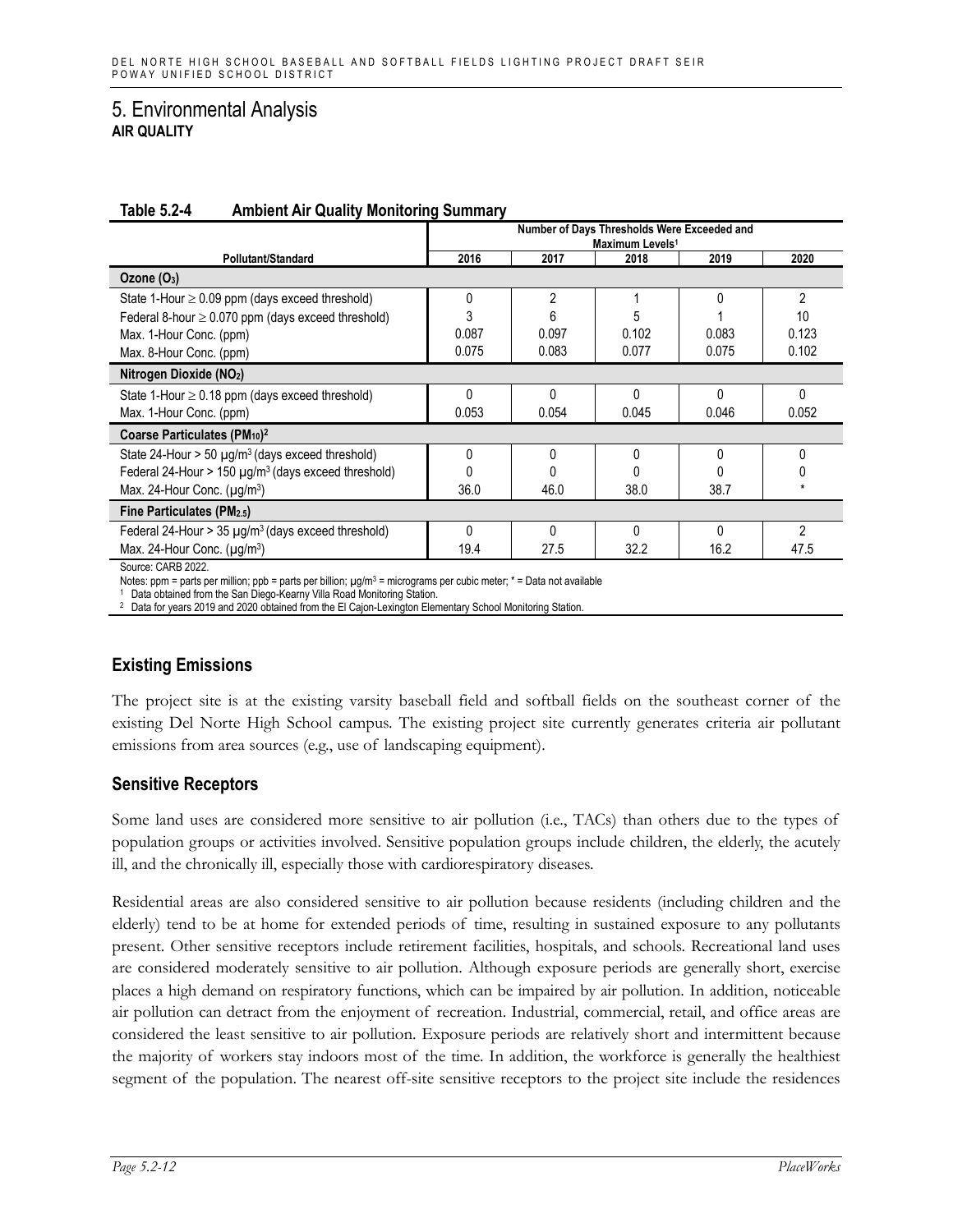to the east along Deer Ridge Road, the residences to the south along Camino San Bernardo, and the students and faculty on campus north of the project site.

# **5.2.2 Thresholds of Significance**

According to Appendix G of the CEQA Guidelines, a project would normally have a significant effect on the environment if the project would:

- AQ-1 Conflict with or obstruct implementation of the applicable air quality plan.
- AQ-2 Result in a cumulatively considerable net increase of any criteria pollutant for which the project region is non-attainment under an applicable federal or state ambient air quality standard.
- AQ-3 Expose sensitive receptors to substantial pollutant concentrations.
- AQ-4 Result in other emissions (such as those leading to odors) adversely affecting a substantial number of people.

# **5.2.2.1 REGIONAL SIGNIFICANCE THRESHOLDS**

CEQA allows for the significance criteria established by the applicable air quality management or air pollution control district to be used to assess impacts of a project on air quality. However, the SDAPCD does not provide CEQA significance thresholds for any air pollutant source it does not directly regulate. The SDAPCD regulates emissions from stationary sources and not mobile sources under SDAPCD Regulation II, Rule 20.2, Table 20-2-1, Air Quality Impact Analysis (AQIA) Trigger Levels. Because the SDAPCD does not prescribe emissions thresholds for all air pollutants during construction and operation, the County of San Diego's guidelines were used to evaluate potential air quality impacts relative to CEQA (San Diego 2007). The County recognizes the SDAPCD's established screening level thresholds for air quality emissions (Rules 20.1 et seq.) as screening-level thresholds for land development projects. The County has also adopted the South Coast AQMD's screening threshold of 55 pounds per day or 10 tons per year as a screening level threshold for PM2.5, and the South Coast AQMD's Coachella Valley screening threshold of 75 lbs per day or 13.7 tons per year significance threshold for VOCs (South Coast AQMD 2019). Table 5.2-5, *County of San Diego Screening-Level Thresholds for Air Quality Impact Analysis*, lists regional emissions thresholds used in the following analysis.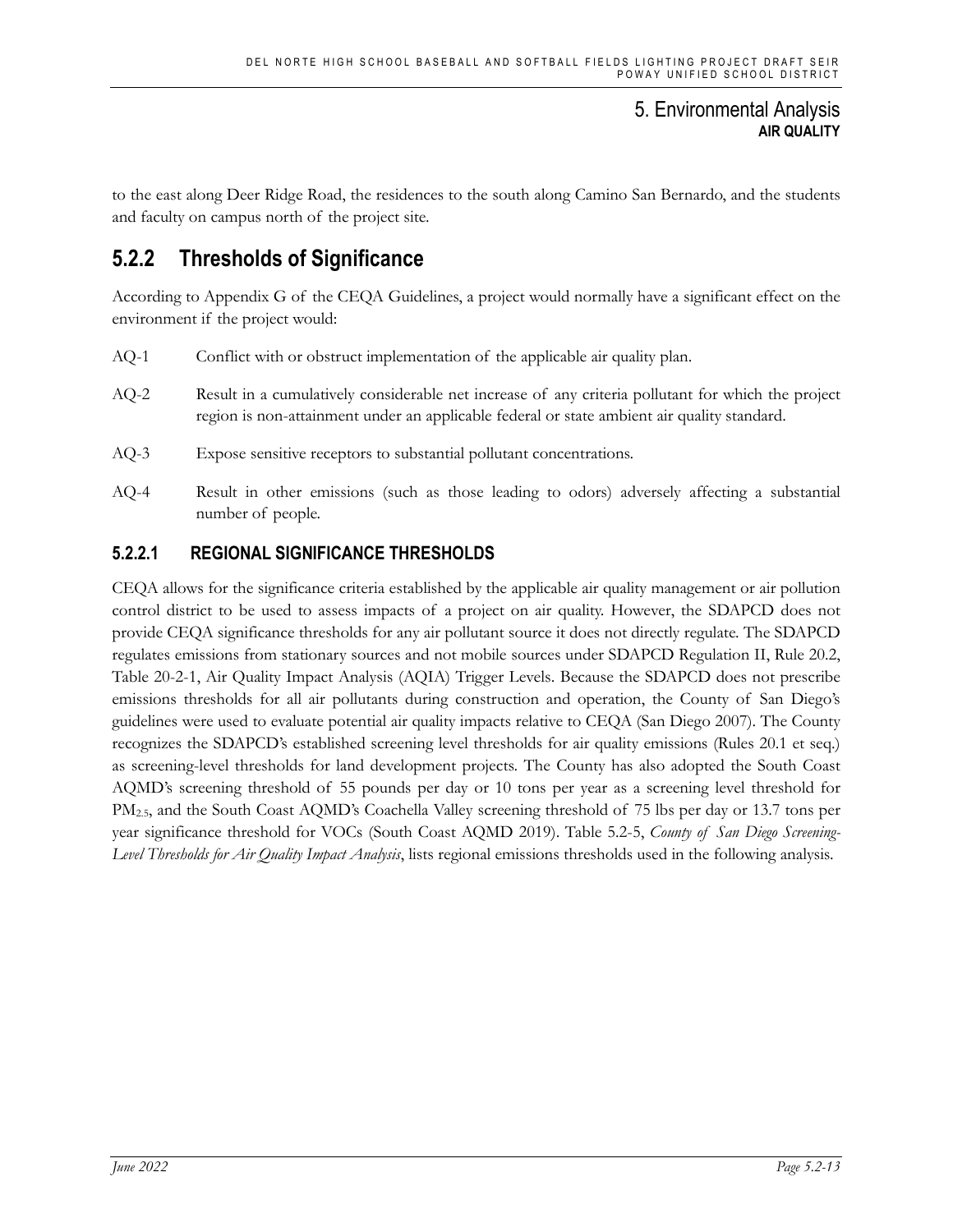| IUNIV VIL V<br><b>OURING OF DRILLING OUTCOMING LOTOR INTOXIOUS IOF AND SCRIMG INTRODUCTION</b> |                  |                             |  |  |  |  |
|------------------------------------------------------------------------------------------------|------------------|-----------------------------|--|--|--|--|
|                                                                                                | <b>Threshold</b> |                             |  |  |  |  |
| <b>Air Pollutant</b>                                                                           | Ib/day           | Tons/year                   |  |  |  |  |
| Volatile Organic Compounds (VOC) <sup>1</sup>                                                  | 75 lbs/day       | 13.7 tons/year <sup>2</sup> |  |  |  |  |
| Nitrogen Oxides (NO <sub>x</sub> )                                                             | 250 lbs/day      | 40 tons/year                |  |  |  |  |
| Carbon Monoxide (CO)                                                                           | 550 lbs/day      | 100 tons/year               |  |  |  |  |
| Sulfur Oxides (SO <sub>x</sub> )                                                               | 250 lbs/day      | 40 tons/year                |  |  |  |  |
| Coarse Inhalable Particulates (PM <sub>10</sub> )                                              | 100 lbs/day      | 15 tons/year                |  |  |  |  |
| Fine Inhalable Particulates ( $PM_{2.5}$ ) <sup>3</sup>                                        | 55 lbs/dav       | 10 tons/year                |  |  |  |  |

#### **Table 5.2-5 County of San Diego Screening-Level Thresholds for Air Quality Impact Analysis**

Source: San Diego 2007; SDAPCD 2019a, 2019b, and 2019c; South Coast AQMD 2019.

Notes: Based on SDAPCD Regulation 2, 20.2 (d) (2): Operational Emission Thresholds, and SDAPCD Regulation 20.3.

<sup>1</sup> Threshold for VOCs based on the threshold of significance for VOCs from the South Coast AQMD threshold.

<sup>2</sup> 13.7 tons per year threshold based on 75 pounds per day multiplied by 365 days per year and divided by 2,000 pounds per ton.

<sup>3</sup> US EPA 2005. Also used by the South Coast AQMD.

### **CO Hotspots**

The significance of localized project impacts depends on whether the project would cause substantial concentrations of CO. Prior to 1998 the SDAB was designated as nonattainment under the California and National AAQS for CO. With the turnover of older vehicles, introduction of cleaner fuels, and implementation of control technology on industrial facilities, CO concentrations in the SDAB and in the state have steadily declined. In 1998, the SDAPCD was designated in attainment for CO under both the California and National AAQS and was under a 10-year federal maintenance plan for CO as a result of its redesignation. The current version of the maintenance plan is the 2004 Revision to the "California State Implementation Plan (SIP) for Carbon Monoxide Updated Maintenance Plan for Ten Federal Planning Areas," which was approved in January 2006 (CARB 2004).

# **5.2.3 Plans, Programs, and Policies**

Plans, programs, and policies (PPP), including applicable regulatory requirements and project design features for air quality, are identified below.

- PPP AIR-1 Construction activities will be conducted in compliance with California Code of Regulations Title 13, Section 2499, which requires that nonessential idling of construction equipment is restricted to five minutes or less.
- PPP AIR-2 Construction activities will be conducted in compliance with any applicable San Diego Air Pollution Control District rules and regulations, including but not limited to:
	- Rule 55, Fugitive Dust, for controlling fugitive dust emissions and avoiding nuisance.
	- Rule 51, Nuisance, which states that "a person shall not discharge from any source whatsoever such quantities of air contaminants or other material which cause injury, detriment, nuisance or annoyance to any considerable number of persons or to the public or which endanger the comfort, repose, health or safety of any such persons or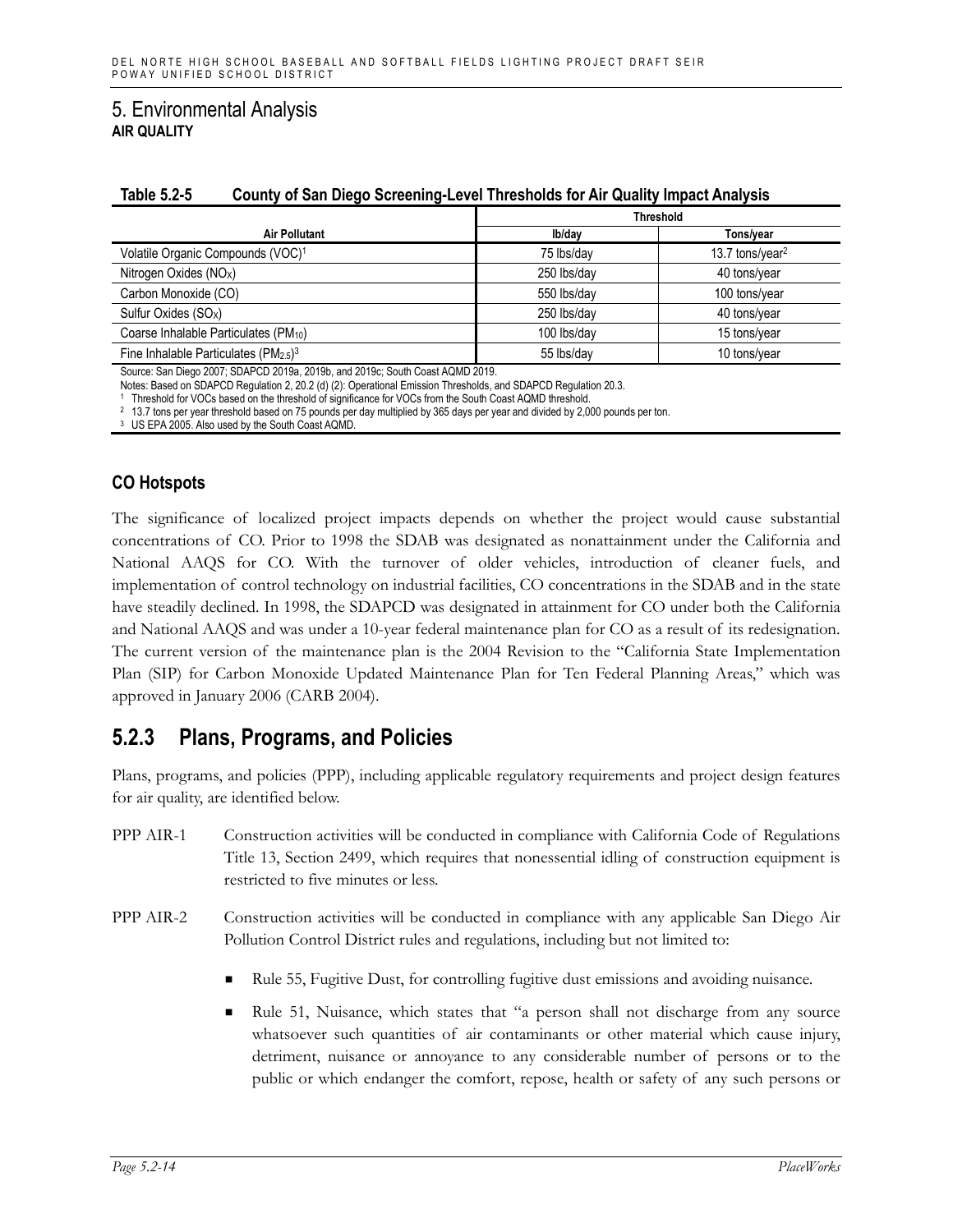the public or which cause or have a natural tendency to cause injury or damage to business or property."

# **5.2.4 Environmental Impacts**

# **Summary of Impacts Identified in the Certified EIR**

The Certified EIR found that although the approved project would exceed both long-term and short-term emissions thresholds for criteria pollutants, it responds to overcrowding at four other high schools in the area, and would assist the educational needs of the community. The approved project was anticipated to reduce vehicle emissions due to shorter travel distances. Therefore, the approved project was determined to be consistent with the San Diego RAQS and would not conflict with or obstruct implementation of the San Diego RAQS,.

The Certified EIR found that short-term construction emissions resulted in a net increase of NOx, VOCs, and  $PM_{10}$  emissions. Mitigation Measure 5.2-1 required the approved project to comply with limits for architectural coating application to ensure VOC emissions would stay below SDAPCD construction emissions thresholds. Mitigation Measure 5.2-2 required the approved project to implement certain measures to reduce fugitive dust  $(PM_{10})$  emissions to a less than significant level. Mitigation Measure 5.2-3 entailed using Tier 2 or newer construction equipment during the grading phase of the approved project to reduce NOx emissions; however, no mitigation measures were feasible to reduce short-term NOx emissions. Therefore, construction emission impacts resulted in a net increase of this criteria air pollutant, and impacts were significant and unavoidable.

The long-term emissions of CO associated with vehicle trips during operation of the school, stadium, and aquatic events exceeded the SDAPCD operational emissions threshold, and impacts were significant and unavoidable. The Certified EIR determined that the approved project would not expose sensitive receptors to substantial pollutant concentrations and did not identify any significant localized impacts. Lastly, the Certified EIR found that the approved project would not create objectionable odors that would affect a substantial number of people, and impacts were found to be less than significant.

# **5.2.4.1 METHODOLOGY**

This air quality evaluation was prepared in accordance with the requirements of CEQA to determine if significant air quality impacts are likely to occur in conjunction with future development that would be accommodated by the proposed project.

# **Criteria Air Pollutant Emissions**

Air pollutant emissions are calculated using the California Emissions Estimator Model (CalEEMod), version 2020.4 (CAPCOA 2021). CalEEMod compiles an emissions inventory of construction (fugitive dust, off-gas emissions, on-road emissions, and off-road emissions), area sources, indirect emissions from energy use, mobile sources, indirect emissions from waste disposal (annual only), and indirect emissions from water/wastewater (annual only). Criteria air pollutant emissions modeling is in Appendix C of this SEIR. Following is a summary of the assumptions used for the proposed project analysis.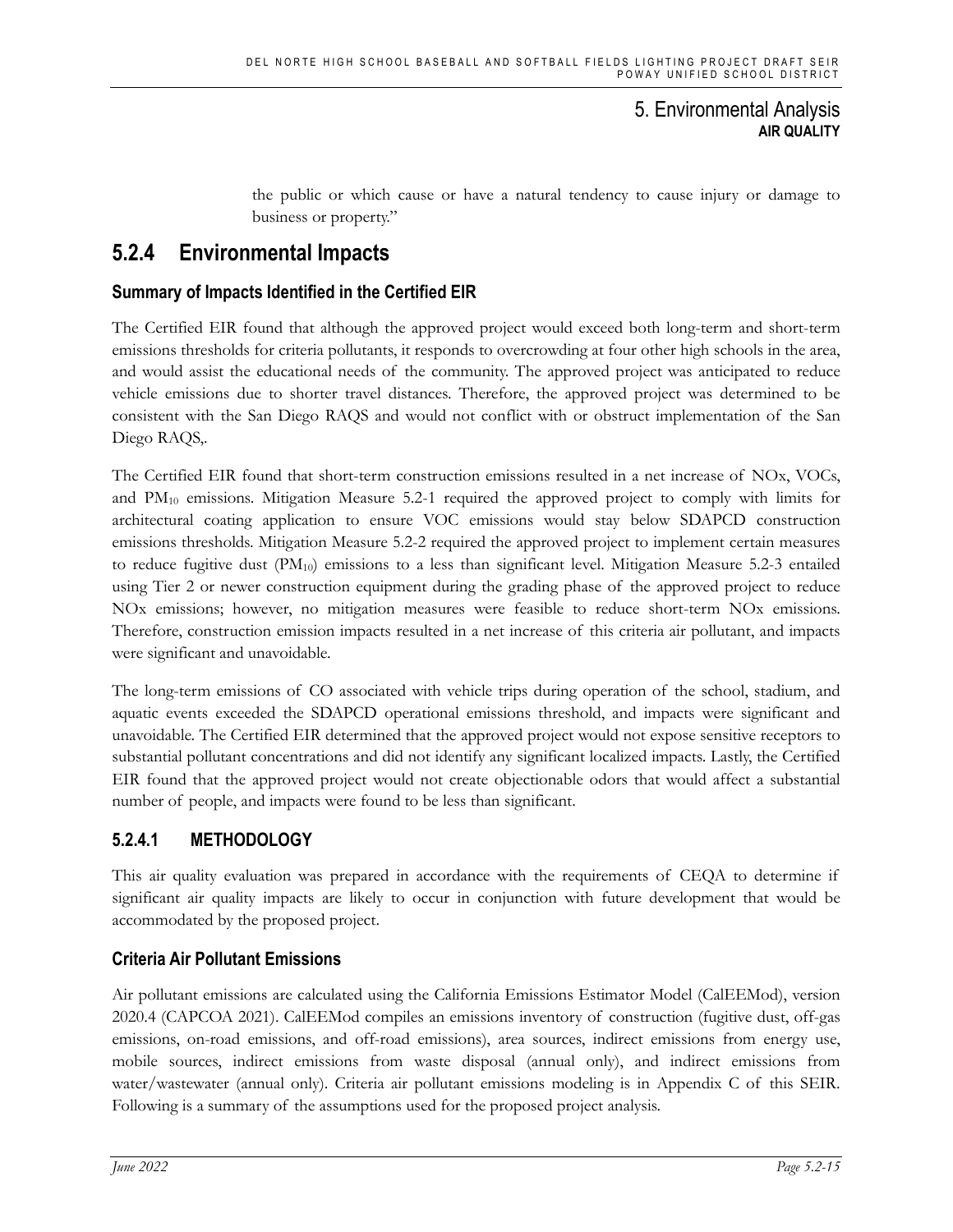### *Construction Phase*

Construction would entail hardscape demolition and debris hauling, site preparation and soil hauling, and lighting installation on less than one acre of the project site (see Appendix C). The proposed project was conservatively modeled over a construction period of 12 construction days in 2022 to provide a worst-case estimate of maximum daily construction emissions.

### *Operational Phase*

The proposed project is limited to the installation of 14 light poles at the baseball and softball fields. There would not be an increase in the number of events, and the proposed project would not include uses typically associated with the generation of substantial emissions from stationary sources. Therefore, operational-phase impacts were analyzed qualitatively.

# **5.2.4.2 IMPACT ANALYSIS**

The following impact analysis addresses the thresholds of significance; the applicable thresholds are identified in brackets after the impact statement.

#### **Impact 5.2-1: The proposed project is consistent with the applicable air quality management plan. [Threshold AQ-1]**

A consistency determination plays an important role in local agency project review by linking local planning and individual projects to the San Diego RAQS. The most current RAQS is the 2016 RAQS (SDAPCD 2016). The RAQS fulfills the CEQA goal of informing decision-makers of the environmental efforts of the project under consideration at a stage early enough to ensure that air quality concerns are fully addressed. It also provides the local agency with ongoing information as to whether it is contributing to clean air goals in the RAQS. Only new or amended general plan elements, specific plans, and major projects need to undergo a consistency review. This is because the RAQS is based on projections from local general plans. Projects that are consistent with the local general plan or do not trigger SANDAG's intergovernmental review criteria are considered consistent with the RAQS.

The proposed project involves installation of 14 light poles in the varsity baseball and softball fields on the existing high school campus. No new permanent buildings would be developed, and no increase in staff would occur upon implementation of the proposed lighting installation. Furthermore, the proposed project would not have the potential to substantially affect housing, employment, and population projections in the San Diego region, which are the basis of the RAQS projections. Projects whose stationary source emissions do not exceed the County of San Diego's emission thresholds would not be considered to violate an air quality standard or contribute substantially to an existing or projected air quality violation. Implementation of the proposed project would generate a nominal increase in emissions from lighting, and therefore would not conflict with or obstruct implementation of the RAQS.

### Level of Significance Before Mitigation: Less than significant impact.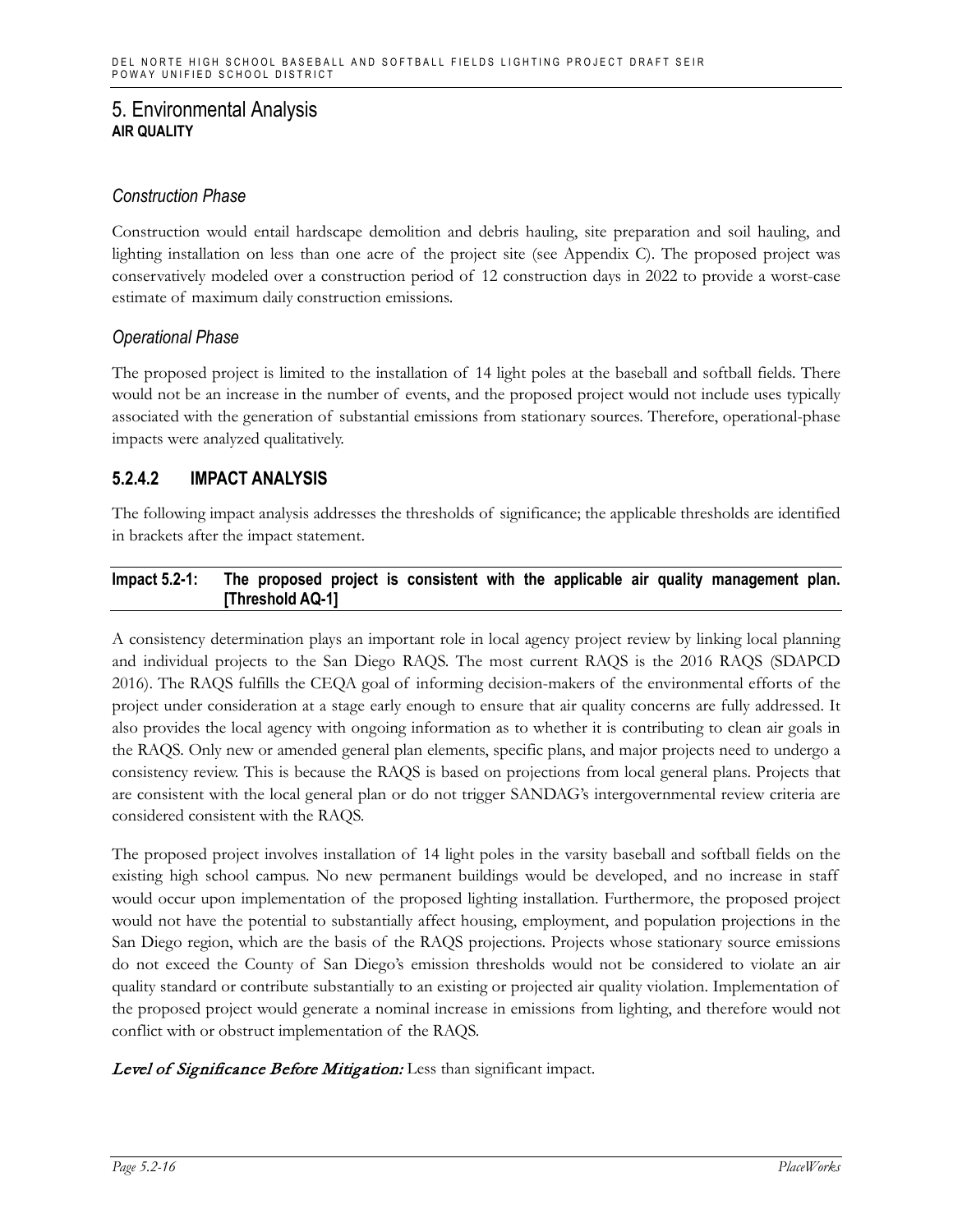#### **Impact 5.2-2: Construction activities associated with the proposed project would generate short-term emissions that would not exceed the applicable screening-level threshold criteria. [Thresholds AQ-2 and AQ-3]**

As stated, the SDAB is designated under the California and National AAQS as nonattainment for  $O<sub>3</sub>$  and under the California AAQS as nonattainment for  $PM_{10}$  and  $PM_{2.5}$  (SDACPD 2022). Any project that produces a significant project-level regional air quality impact in an area that is in nonattainment adds to the cumulative impact. Air quality impacts of the proposed project were evaluated based on the SDAPCD thresholds. Development projects below the regional significance thresholds are not expected to generate sufficient criteria pollutant emissions to violate any air quality standard or contribute substantially to an existing or projected air quality violation.

### **Short-Term Air Quality Impacts**

Construction activities would result in the generation of air pollutants. These emissions would primarily be 1) exhaust emissions from powered construction equipment; 2) dust generated by demolition, grading, earthmoving, and other construction activities; 3) motor vehicle emissions; and 4) emissions of VOCs from the application of asphalt, paints, and coatings.

For purposes of this analysis, construction activities from the proposed project are anticipated to occur on less than one acre of the project site. Construction would involve hardscape demolition and demolition hauling, site preparation, site preparation soil haul, and installation of light poles in the sport fields. Construction activities are anticipated to start and end in September 2022. Construction emissions were estimated using the California Emissions Estimator Model (CalEEMod), Version 2020.4., based on the project's preliminary construction schedule. Results of the modeling are in Table 5.2-6, *Maximum Daily Regional Construction Emissions*. As shown in the table, air pollutant emissions from project-related construction activities would not exceed the County's emissions thresholds. Therefore, air quality impacts from projectrelated construction activities would be less than significant.

| Pollutants (lb/day) <sup>1, 2</sup> |                 |     |                 |                         |                   |
|-------------------------------------|-----------------|-----|-----------------|-------------------------|-------------------|
| <b>VOC</b>                          | NO <sub>X</sub> | CO  | SO <sub>2</sub> | <b>PM</b> <sub>10</sub> | PM <sub>2.5</sub> |
|                                     |                 |     |                 |                         |                   |
|                                     | 16              | 17  | <′              |                         |                   |
| 2                                   | 16              | 17  | <1              |                         |                   |
| ∩                                   | 21              | 23  | $<$ 1           |                         |                   |
|                                     |                 |     |                 |                         |                   |
| 2                                   | 21              | 23  | <1              |                         |                   |
| 75                                  | 250             | 550 | 250             | 100                     | 55                |
| No                                  | No              | No  | No              | No                      | No                |
| 0.01011000010                       |                 |     |                 |                         |                   |

#### **Table 5.2-6 Maximum Daily Regional Construction Emissions**

Source: CalEEMod, Version 2020.0.4; San Diego 2007; SDACPD 2019a and 2019b; SCAQMD 2019

Air quality modeling based on a conservative construction schedule of one month. Where specific information regarding project-related construction activities was not available, construction assumptions were based on CalEEMod defaults, which are based on construction surveys conducted by South Coast AQMD of construction equipment and phasing for comparable projects.

<sup>2</sup> Modeling includes implementation of fugitive dust control measures required by SDAPCD under Rule 55. Rule 55 prohibits construction activity that would discharge fugitive dust emissions into the atmosphere beyond the property line.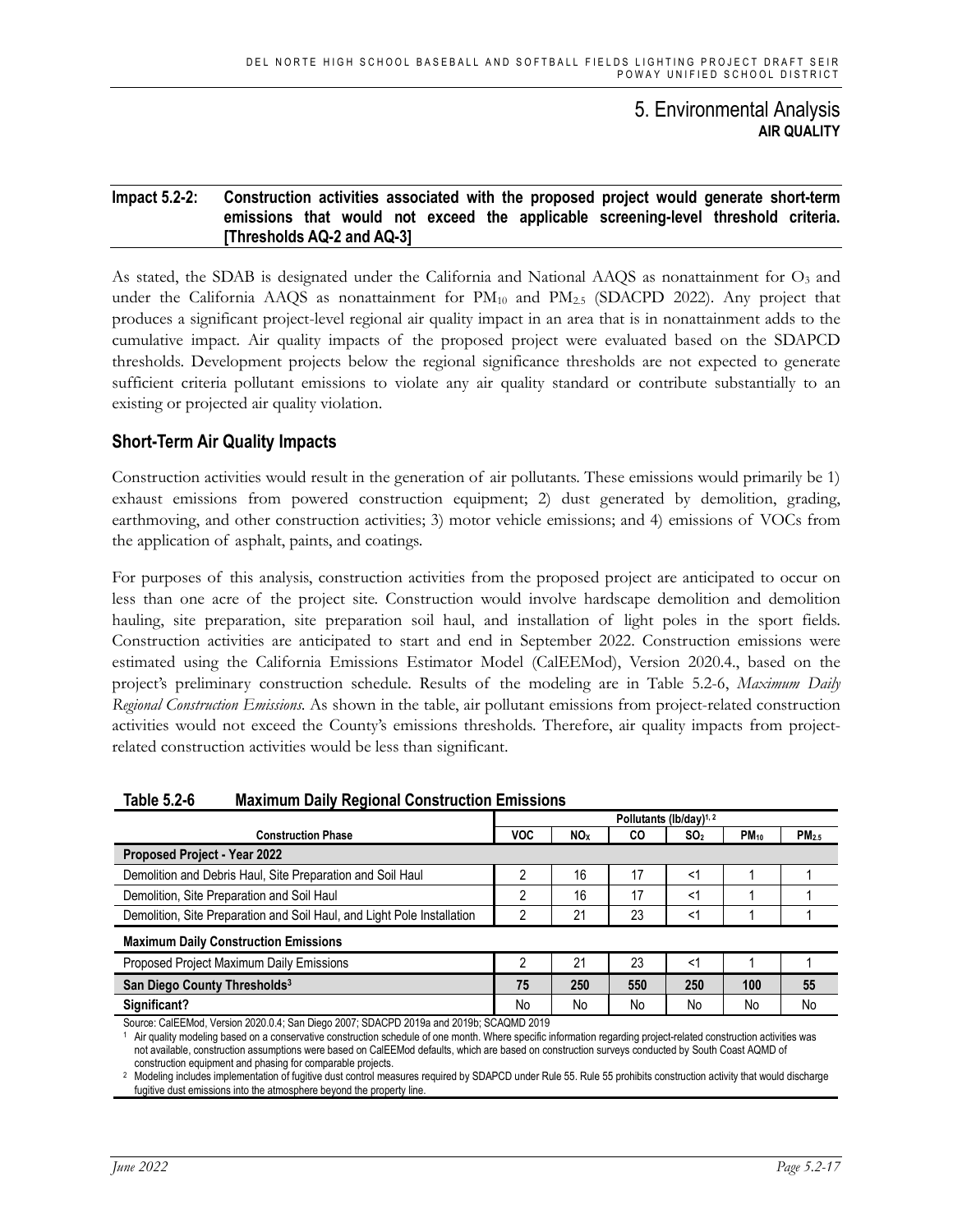#### Level of Significance Before Mitigation: Less than significant impact.

#### **Impact 5.2-3: Long-term operation of the project would not generate additional vehicle trips and associated emissions in exceedance of SDAPCD's threshold criteria. [Thresholds AQ-2 and AQ-3]**

Typical long-term air pollutant emissions generated by a land use would be generated by area sources (e.g., landscape fuel use, aerosols, and architectural coatings), mobile sources from vehicle trips, and energy use associated with the land use. Because the proposed project only involves installation of lighting to the existing baseball and softball fields, the proposed project would not result in an increase in staff or students or introduce new community events. There would be no new trips generated. In addition, the lighting equipment would result in only a nominal increase in electricity demand and would not result in direct generation of criteria air pollutants. Thus, the proposed project would not generate operation-related criteria air pollutant emissions that would exceed the SDAPCD regional operation-phase significance thresholds. Impacts to the regional air quality associated with operation of the proposed project would be less than significant.

Level of significance Before Mitigation: Less than significant impact.

### **Impact 5.2-4: Construction and operational activities associated with the proposed project would not expose sensitive receptors to substantial pollutant concentrations. [Threshold AQ-3]**

The significance of localized project impacts depends on whether the project would cause substantial concentrations of criteria air pollutants for which the SDAB is designated nonattainment under the California or National AAQS.

### **Localized Impacts**

Pursuant to the County of San Diego guidelines (San Diego 2007), a project whose stationary source emissions exceed the screening level thresholds in above Table 5.2-5 would be required to conduct an air quality impact analysis to demonstrate that the project's ground-level concentrations, including appropriate background levels, do not exceed the National and California AAQS. As seen in Table 5.2-6, construction of the proposed project would not result in emissions that exceed the County's emissions thresholds. In addition, operation of the proposed project would generate a nominal increase in electricity use from lighting, which would not generate criteria air pollutant emissions. Therefore, the localized emissions generated by the proposed project would be a less than significant impact.

# **CO Hotspots**

Areas of vehicle congestion have the potential to create pockets of CO called hotspots. These pockets have the potential to exceed the state one-hour standard of 20 ppm or the eight-hour standard of 9.0 ppm. Because CO is produced in greatest quantities from vehicle combustion and does not readily disperse into the atmosphere, adherence to AAQS is typically demonstrated through an analysis of localized CO concentrations. Hot spots are typically produced at intersections, where traffic congestion is highest because vehicles queue for longer periods and are subject to reduced speeds. The SDAB has been designated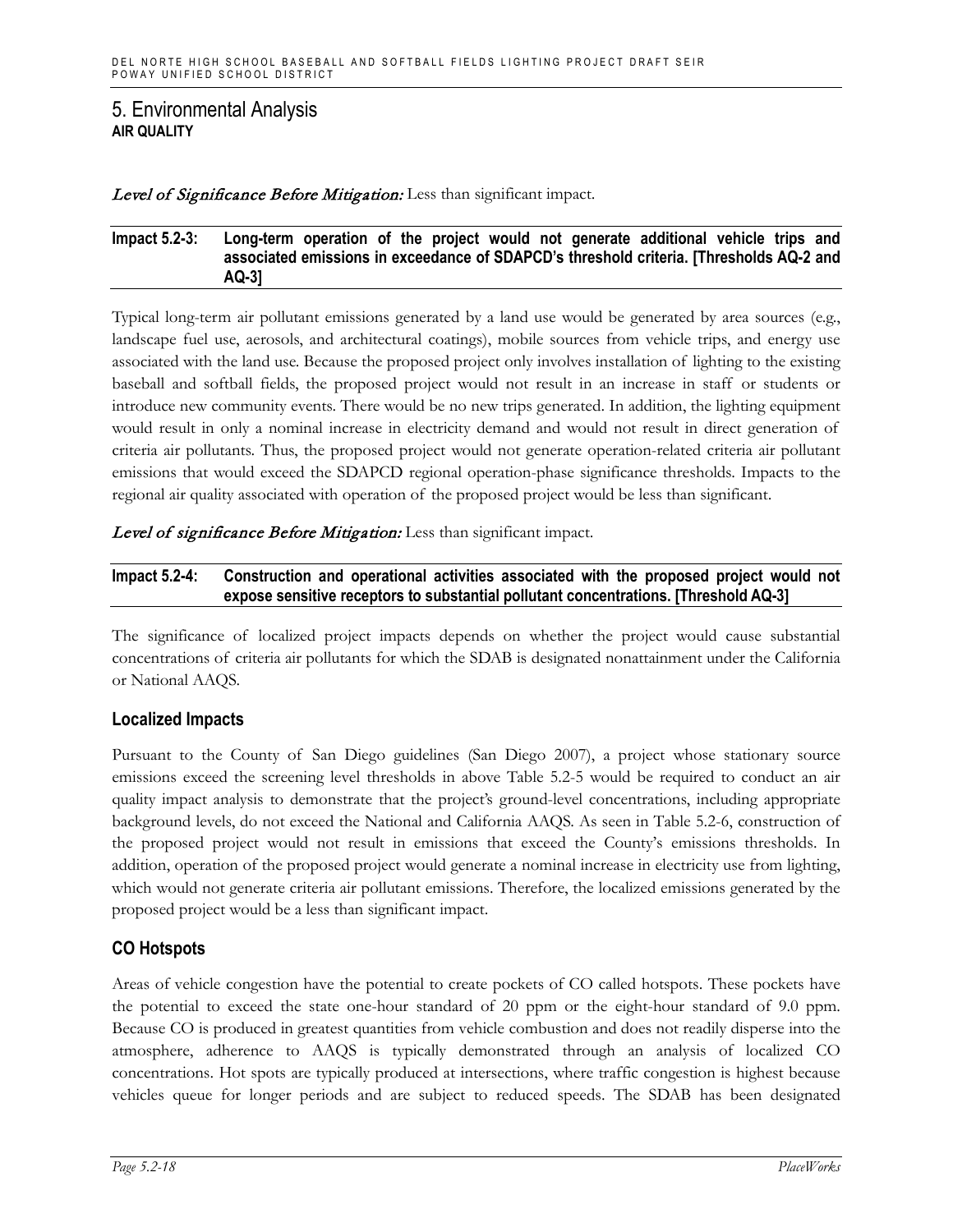nonattainment for CO under the California and National AAQS. Under existing and future vehicle emission rates, a project would have to increase traffic volumes at a single intersection by more than 44,000 vehicles per hour—or 24,000 vehicles per hour where vertical and/or horizontal air does not mix—in order to generate a significant CO impact (BAAQMD 2017). As stated in Impact 5.2-3, operation of the proposed project would not generate new trips. Therefore, the project would not increase CO hotspots at intersections in the vicinity of the project site, and impacts would be less than significant.

# **Health Risk**

# *Construction*

The SDAPCD does not require a health risk assessment to be conducted for short-term emissions from construction equipment. Emissions from construction equipment primarily consist of DPM. The Office of Environmental Health Hazards Assessment issued new guidance for the preparation of health risk assessments in March 2015 (OEHHA 2015). The Office of Environmental Health Hazards Assessment developed a cancer risk factor and noncancer chronic reference exposure level for DPM, but these factors are based on continuous exposure over a 30-year time frame. No short-term acute exposure levels have been developed for DPM. It is assumed that the proposed project would be developed in approximately two weeks based on data from similar lighting projects. The SDAPCD currently does not require the evaluation of longterm excess cancer risk or chronic health impacts for a short-term project. In addition, construction activities would not exceed the significance thresholds. For these reasons, it is anticipated that construction emissions would not pose a threat to on- and off-site receptors at or near the sport fields, and project-related construction health impacts would be less than significant.

# *Operation*

The purpose of this environmental evaluation is to identify the significant effects of the proposed project on the environment, not the significant effects of the environment on the proposed project. *California Building Industry Association v. Bay Area Air Quality Management District* (2015) 62 Cal.4th 369 (Case No. S213478). In general, CEQA does not require an environmental evaluation to analyze the environmental effects of attracting development and people to an area. However, the environmental evaluation must analyze the impacts of environmental hazards on future users when the proposed project exacerbates an existing environmental hazard or condition, or if there is an exception to this exemption identified in the Public Resources Code. Schools, residential, commercial, and office uses do not use substantial quantities of TACs and typically do not exacerbate existing hazards, so these thresholds are typically applied to new industrial projects. However, Section 21151.8 of the Public Resources Code requires evaluation of air quality hazards for school site acquisition or construction of a K-12 schools.

The proposed project involves the installation of light poles at the varsity baseball and softball fields at the existing high school and would not include uses typically associated with generating substantial stationary sources of emissions. The ball field lighting would only generate a nominal increase in electricity demand and would not directly generate criteria pollutants. Therefore, the proposed project would not expose receptors to substantial concentrations of criteria air pollutants, operational criteria air pollutant emissions would not exceed the California AAQS, and impacts would be less than significant.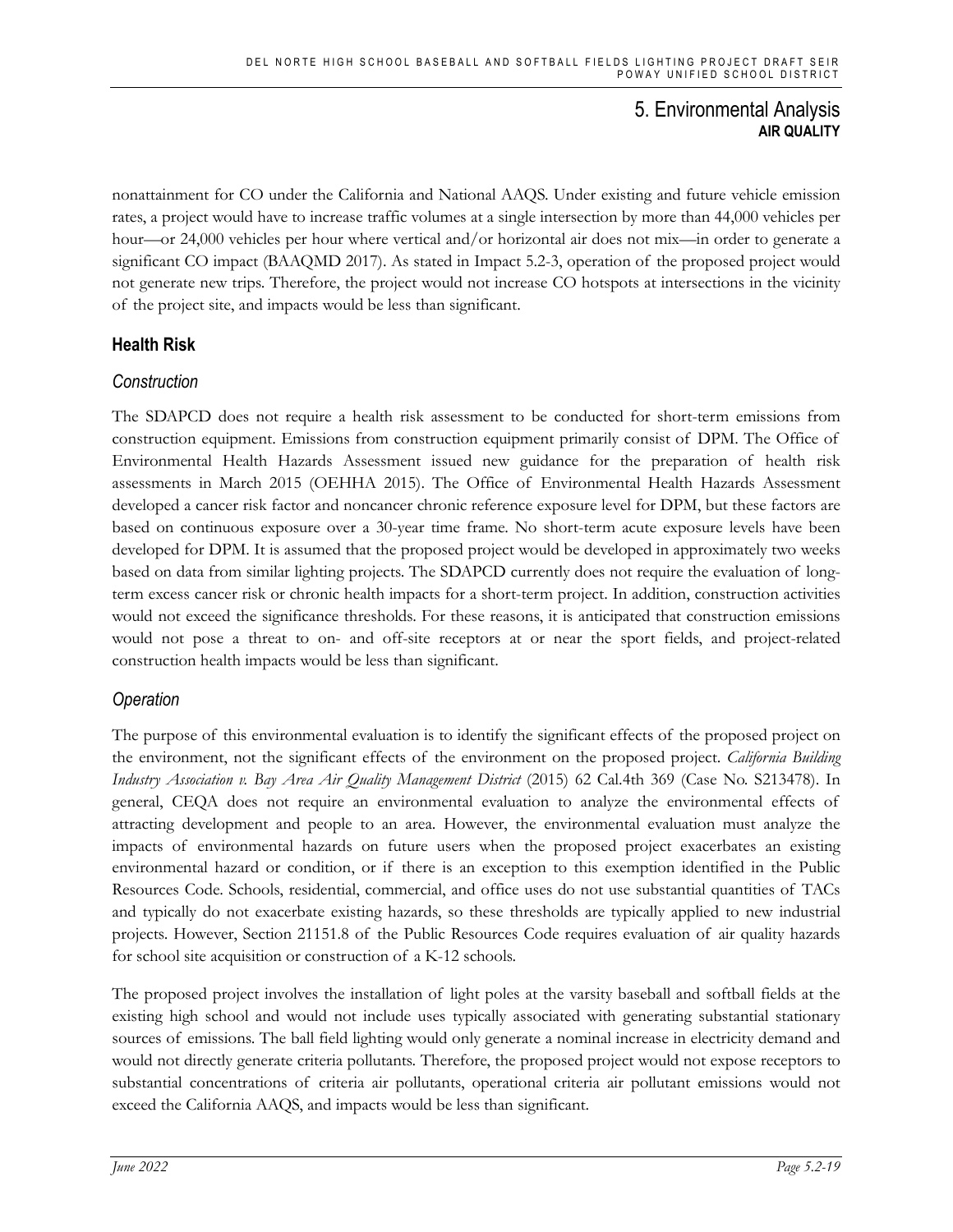Level of Significance Before Mitigation: Less than significant impact.

#### **Impact 5.2-5: The proposed project would not result in other emissions (such as those leading to odors) adversely affecting a substantial number of people. [Threshold AQ-4]**

The threshold for odor is if a project creates an odor nuisance pursuant to SDAPCD Rule 51, Public Nuisance, which states:

A person shall not discharge from any source whatsoever such quantities of air contaminants or other material which cause injury, detriment, nuisance, or annoyance to any considerable number of persons or to the public, or which endanger the comfort, repose, health or safety of any such persons or the public, or which cause, or have a natural tendency to cause, injury or damage to business or property. The provisions of this rule shall not apply to odors emanating from agricultural operations necessary for the growing of crops or the raising of fowl or animals.

The type of facilities that are considered to have objectionable odors include wastewater treatments plants, compost facilities, landfills, solid waste transfer stations, fiberglass manufacturing facilities, paint/coating operations (e.g., auto body shops), dairy farms, petroleum refineries, asphalt batch plants, chemical manufacturing, and food manufacturing facilities. The proposed project would not fall within the aforementioned land uses, and the proposed project would not result in a change in land use that would generate odors. No objectionable odors are anticipated to result from the operational phase of the proposed project.

During the development of the proposed project, emissions from construction equipment, such as diesel exhaust, may generate odors. However, these odors would be low in concentration and temporary, would disperse rapidly, and are not expected to affect a substantial number of people. Any odors produced during the light pole installation process are not expected to be significant or highly objectionable and would be in compliance with SDAPCD Rule 51, which prohibits the discharge of air contaminants or other materials that would be a nuisance or annoyance to the public.

Level of Significance Before Mitigation: Less than significant impact.

# **5.2.5 Cumulative Impacts**

The proposed project would not result in a cumulatively considerable net increase of any criteria pollutant for which the San Diego Air Basin is nonattainment under an applicable federal or state ambient air quality standard.

# **Construction**

The SDAB is designated under the California and National AAQS as nonattainment for  $O<sub>3</sub>$  and under the California AAQS as nonattainment for PM10, and PM2.5. As discussed under Impact 5.2-2, implementation of project-related construction emissions would be below the County's significance thresholds on a project and cumulative basis. Therefore, the proposed project's contribution to cumulative air quality impacts would not be cumulatively considerable.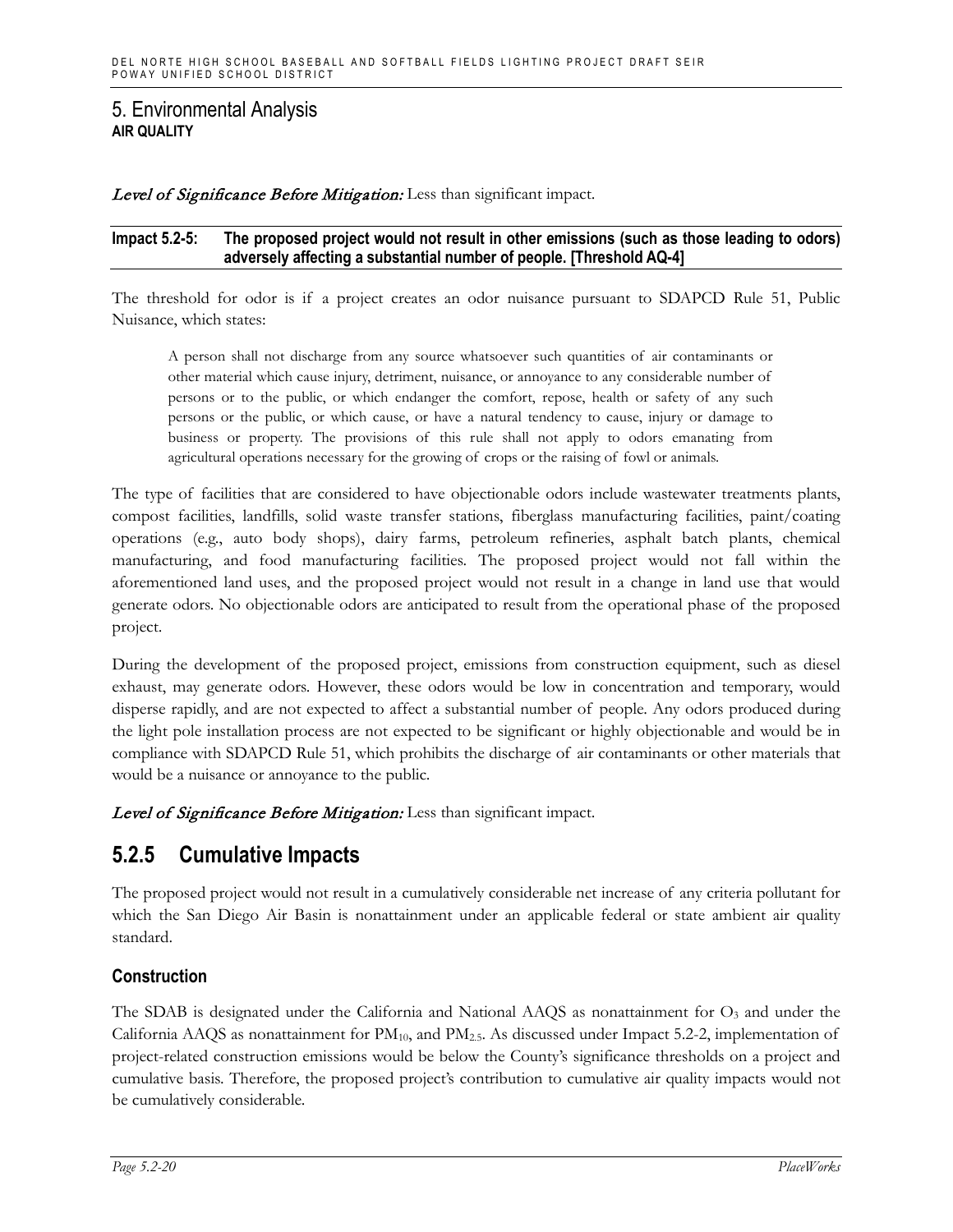# **Operation**

Operational impacts from land development activities are predominantly the result of vehicular traffic associated with projects. For operational air quality emissions, any project that does not exceed or can be mitigated to less than the daily regional threshold value is not considered by SDAPCD to be a substantial source of air pollution and does not add significantly to a cumulative impact. Operation of the proposed project would not increase existing vehicle trips and therefore would not result in emissions in excess of the SDAPCD regional emissions thresholds. Therefore, air pollutant emissions associated with the proposed project would not be cumulatively considerable.

# **5.2.6 Level of Significance Before Mitigation**

Upon implementation of plans, programs, and policies, some impacts would be less than significant: 5.2-1, 5.2-2, 5.2-3, 5.2-4, and 5.2-5.

# **5.2.7 Mitigation Measures**

No mitigation measures are required.

# **5.2.8 Level of Significance After Mitigation**

Not applicable.

# **5.2.9 References**

- Bay Area Air Quality Management District (BAAQMD). 2017, May. California Environmental Quality Act Air Quality Guidelines. http://www.baaqmd.gov/~/media/files/planning-and-research/ceqa/ceqa \_guidelines\_may2017-pdf.pdf?la=en.
- California Air Pollution Control Officers Association (CAPCOA). 2021. California Emissions Estimator Model (CalEEMod). Version 2020.4.0. Prepared by: BREEZE Software, A Division of Trinity Consultants in collaboration with South Coast Air Quality Management District and the California Air Districts.
- California Air Resources Board (CARB). 1998, April 22. The Report on Diesel Exhaust. http://www.arb.ca.gov/toxics/dieseltac/de-fnds.htm.

———. 1999. Final Staff Report: Update to the Toxic Air Contaminant List.

- ———. 2004. 2004 Revision to the Carbon Monoxide Maintenance Plan. https://ww2.arb.ca.gov/resources/documents/2004-revisions-carbon-monoxide-maintenance-plan.
- ———. 2009. ARB Fact Sheet: Air Pollution and Health. http://sntbberry.cityofsanteeca.gov/sites/ FanitaRanch/Public/Remainder%20of%20the%20Record/(2)%20Reference%20Documents%20fro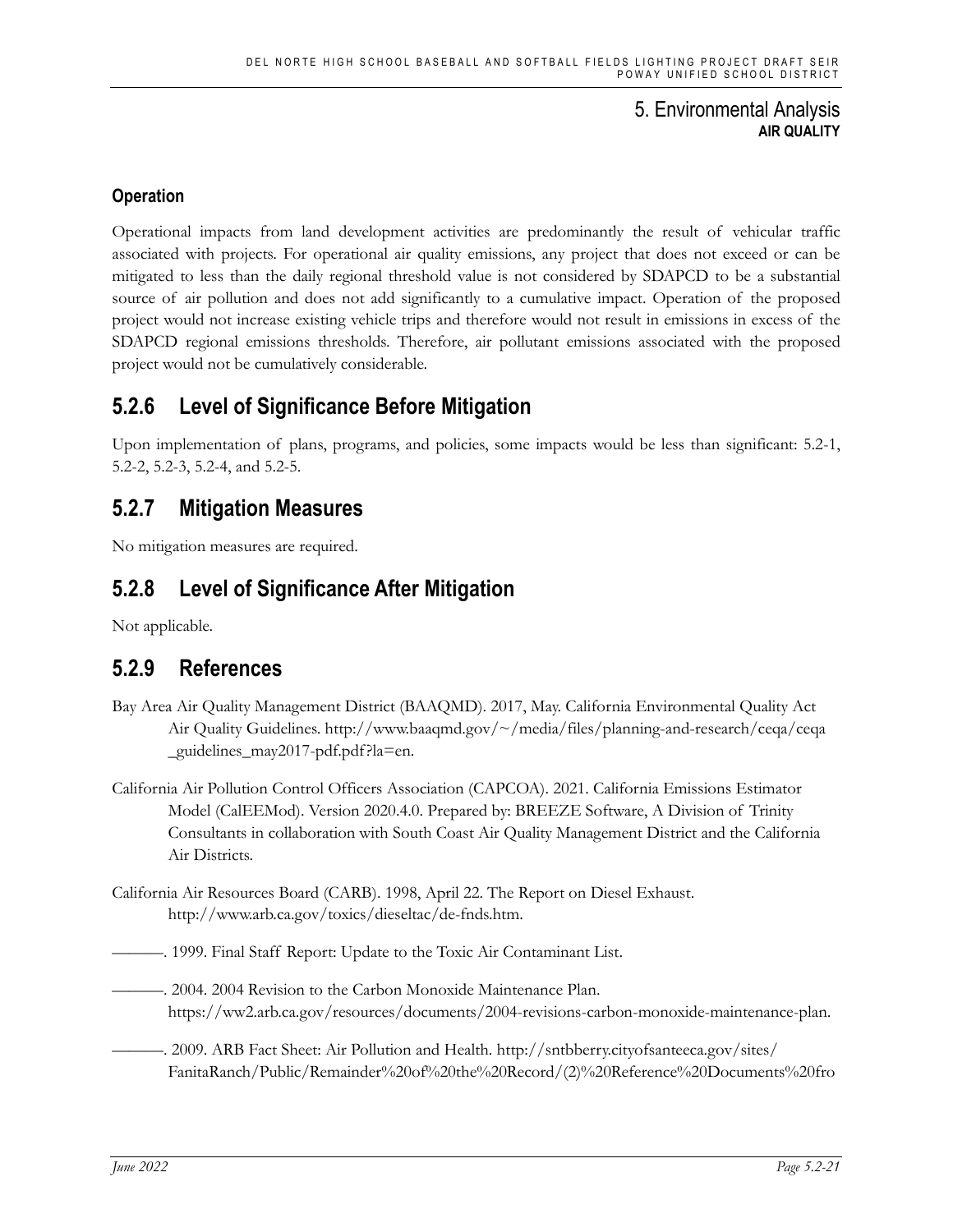m%20EIR%20&%20Technical%20Reports/Tab%20281%20-%202009-12-02%20ARB%20Fact %20Sheet%20Air%20Pollution%20and%20Health.pdf.

———. 2016, May 4. Ambient Air Quality Standards. https://ww2.arb.ca.gov/sites/default/files/ 2020-07/aaqs2.pdf.

———. 2022, May 4 (accessed). Top Four Summary. https://www.arb.ca.gov/adam/topfour/topfour1.php.

- California Office of Environmental Health Hazard Assessment (OEHHA). 2015, March 6. Notice of Adoption of Air Toxics Hot Spots Program Guidance Manual for the Preparation of Health Risk Assessments of 2015. https://oehha.ca.gov/air/crnr/notice-adoption-air-toxics-hot-spots-program -guidance-manual-preparation-health-risk-0.
- San Diego County Air Pollution Control District (SDAPCD). 2009, April 22. 2009 Regional Air Quality Strategy Revision. https://www.sdapcd.org/content/dam/sdapcd/documents/grants/planning/2009-RAQS.pdf.
- ———. 2016, December. 2016 Revision of the Regional Air Quality Strategy for San Diego County. https://www.sdapcd.org/content/dam/sdapcd/documents/grants/planning/2016%20RAQS  $\%20(1)$ .pdf.
- ———. 2019a, June 26 (adopted). Rule 20.1 New Source Review General Provisions. https://www.sdapcd.org/content/dam/sdapcd/documents/rules/current-rules/Rule-20.1.pdf
- ———. 2019b, June 26 (adopted). Rule 20.2 New Source Review Non-Major Stationary Sources. https://www.sdapcd.org/content/dam/sdapcd/documents/rules/current-rules/Rule-20.2.pdf
	- ———. 2022. Attainment Status. https://www.sdapcd.org/content/sdapcd/planning/attainment -status.html.
- San Diego, County of. 2007, March. County of San Diego Guidelines for Determining Significance. https://www.sandiegocounty.gov/content/dam/sdc/pds/ProjectPlanning/docs/AQ-Guidelines.pdf.
- South Coast Air Quality Management District (South Coast AQMD). 2005, May. Guidance Document for Addressing Air Quality Issues in General Plans and Local Planning. http://www.aqmd.gov/docs/ default-source/planning/air-quality-guidance/complete-guidance-document.pdf.
	- ———. 2013, February. 2012 Final Air Quality Management Plan. https://www.aqmd.gov/docs/default -source/clean-air-plans/air-quality-management-plans/2012-air-quality-management-plan/final-carb -epa-sip-dec2012/2012-aqmp-carb-epa-sip-submittal-main-document.pdf.
	- -. 2019, April (revised). South Coast AQMD Air Quality Significance Thresholds. http://www.aqmd.gov/docs/default-source/ceqa/handbook/scaqmd-air-quality-significancethresholds.pdf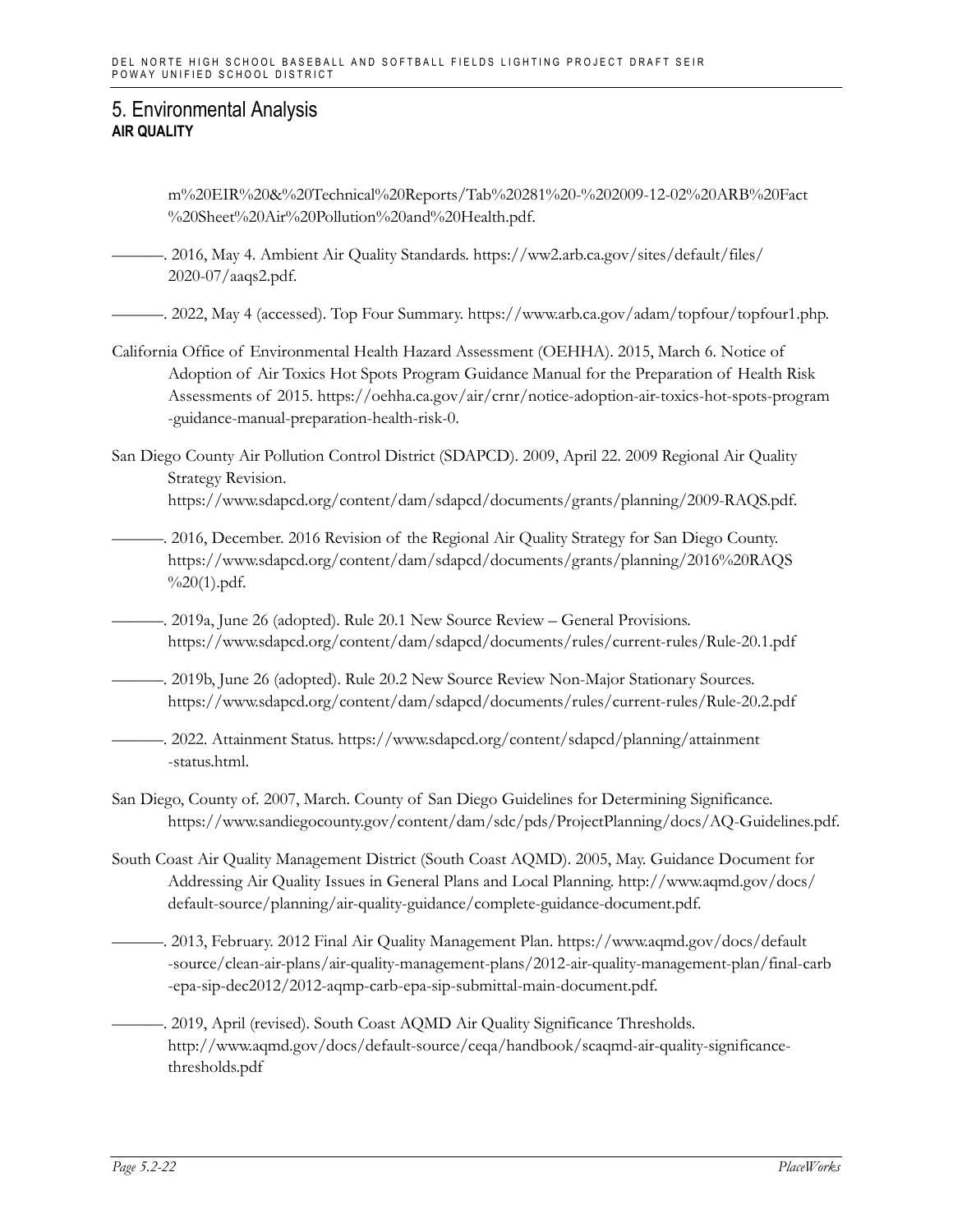- US Environmental Protection Agency (US EPA). 2002, May. Health Assessment Document for Diesel Engine Exhaust. EPA/600/8-90/057F. Prepared by the National Center for Environmental Assessment, Washington, DC. Prepared for the Office of Transportation and Air Quality.
- ———. 2005, September 8. Proposed Rule to Implement the Fine Particle National Ambient Air Quality Standards.
- ———. 2022a, January 30 (accessed). Criteria Air Pollutants. https://www.epa.gov/criteria-air-pollutants.
- ———. 2022b, January 30 (accessed). Health and Environmental Effects of Hazardous Air Pollutants. https://www.epa.gov/haps/health-and-environmental-effects-hazardous-air-pollutants.
- Western Regional Climate Center (WRCC). 2022, May 4 (accessed). Poway Valley Monitoring Station. Station ID No. 047111. Period of Record Monthly Climate Summary, 01/01/1893 to 05/21/2016. Western U.S. Climate Summaries. https://wrcc.dri.edu/cgi-bin/cliMAIN.pl?ca7111.